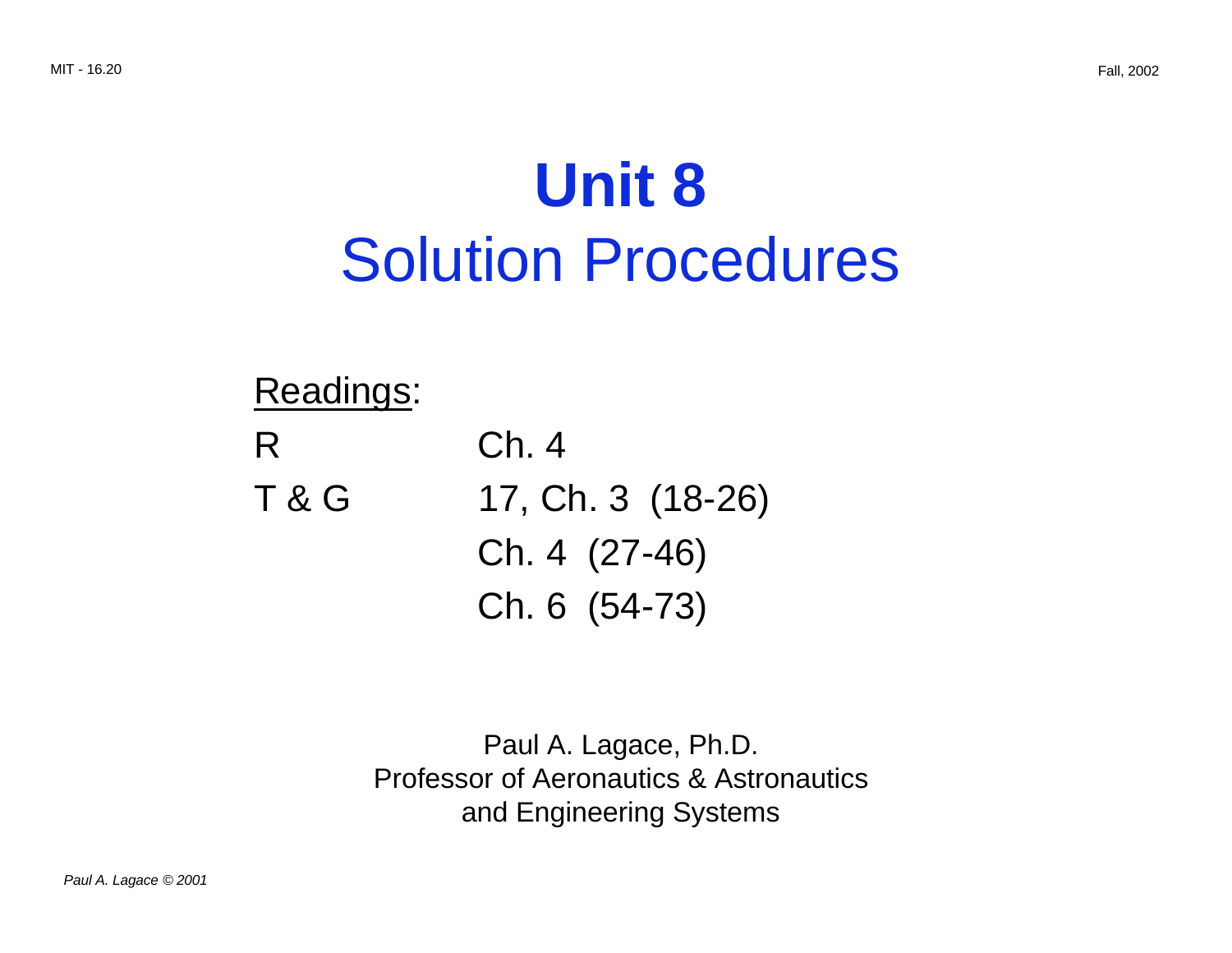### Summarizing what we've looked at in elasticity, we have:

| 15 equations            | ın | 15 unknowns       |
|-------------------------|----|-------------------|
| - 3 equilibrium         |    | - 6 strains       |
| - 6 strain-displacement |    | - 3 displacements |
| - 6 stress-strain       |    | - 6 stresses      |

These must be solved for a generic body under some generic loading subject to the prescribed **boundary conditions** (B.C.'s)

There are two types of boundary conditions:

- 1. Normal (stress prescribed)
- 2. Geometric (displacement prescribed)

--> you must have one or the other

To solve this system of equations subject to such constraints over the continuum of a generic body is, in general, quite a challenge. There are basically two solution procedures:

- **1. Exact** -- satisfy all the equations and the B.C.'s
- **2. Numerical** -- come as "close as possible" (energy methods, etc.)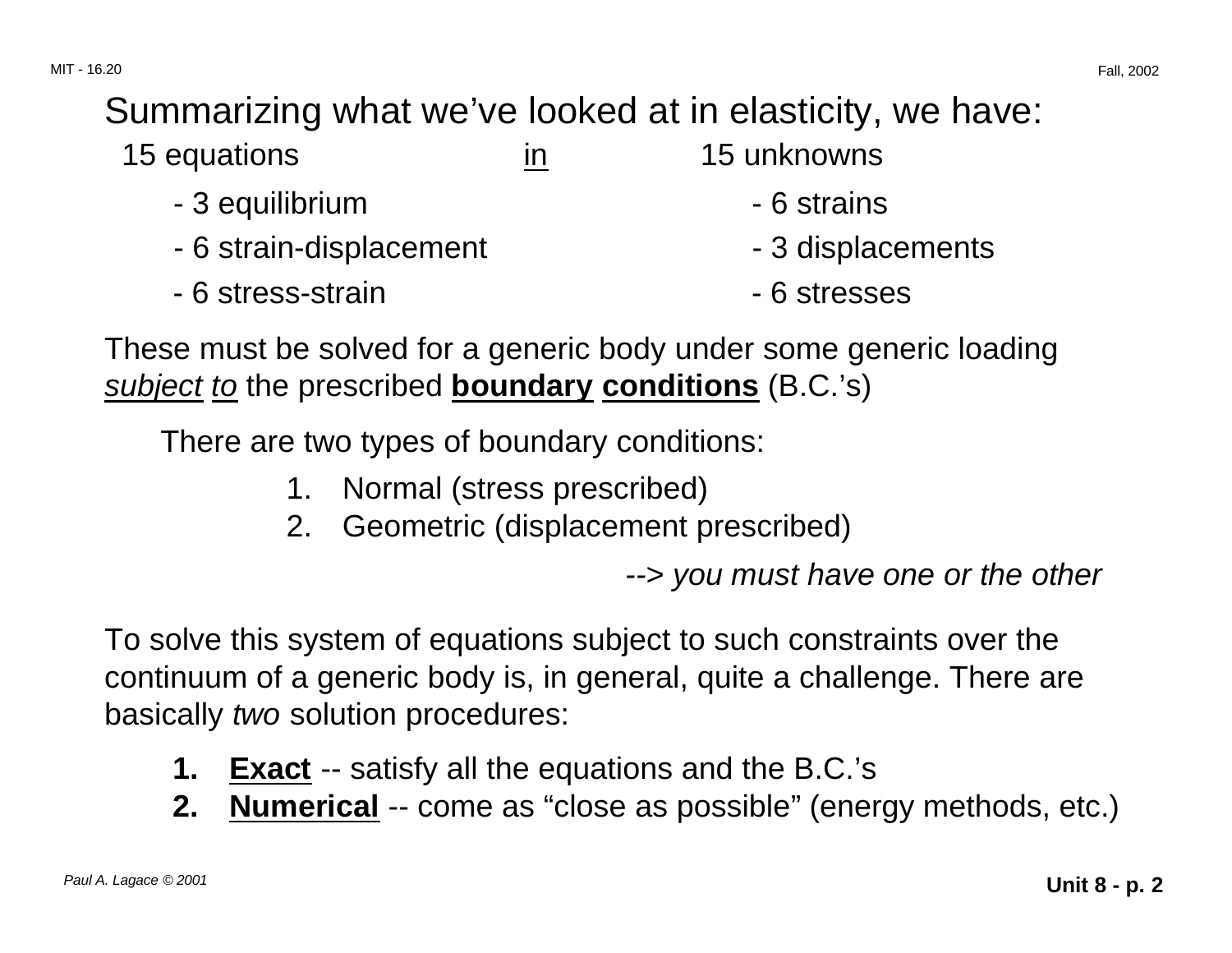Let's consider "exact" techniques. A common, and classic, one is:

## Stress Functions

- Relate six stresses to (fewer) functions defined in such a manner that they identically satisfy the equilibrium conditon
- Can be done for 3-D case
- Can be done for anisotropic (most often orthotropic) case

--> See: Lekhnitskii, Anisotropic Plates, Gordan & Breach, 1968.

--> Let's consider

- plane stress
- (eventually) isotropic
	- 8 equations in 8 unknowns
		- 2 equilibrium contracts and the set of  $\sim$  3 strains
		- 3 strain-displacement 2 displacements
		- 3 stress-strain 3 stresses
- -
	-
	-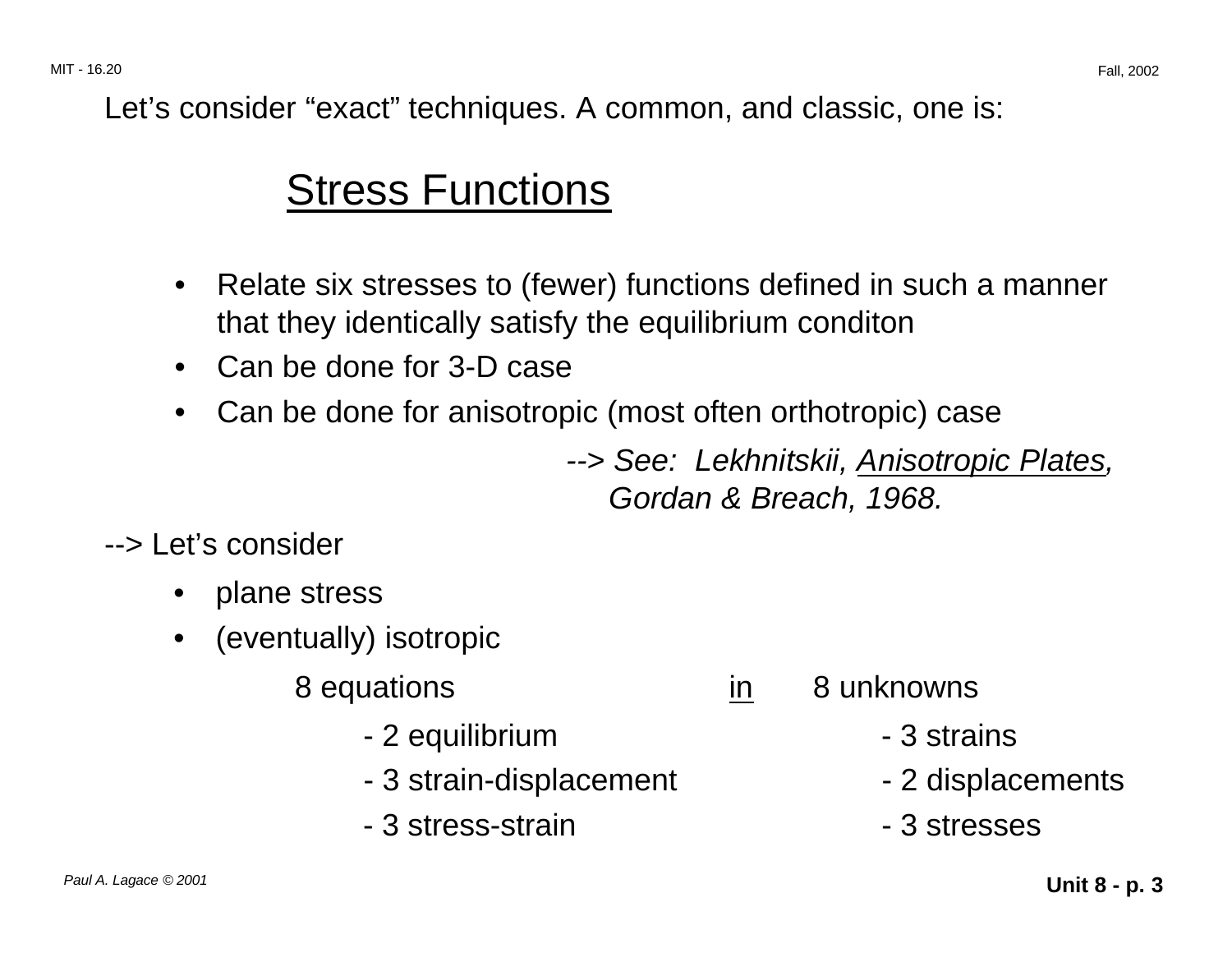# **Define** the " $Airy$ " Stress Function =  $\phi$ (x, y) English a scalar mathematician  $\sigma_{xx} = \frac{\partial^2 \phi}{\partial y^2} + V$  (8-1)  $\sigma_{yy} = \frac{\partial^2 \phi}{\partial x^2} + V$  (8-2)  $\sigma_{xy} = -\frac{\partial^2 \phi}{\partial x \partial y}$  (8 - 3) where:  $V =$  potential function for body forces  $f_x$  and  $f_y$

$$
f_x = -\frac{\partial V}{\partial x}
$$
  $f_y = -\frac{\partial V}{\partial y}$ 

V exists if

$$
\nabla \times \mathbf{f} = 0 \qquad \text{(curl)}
$$
\nthat is:

\n
$$
\frac{\partial \mathbf{f}_x}{\partial y} = \frac{\partial \mathbf{f}_y}{\partial x}
$$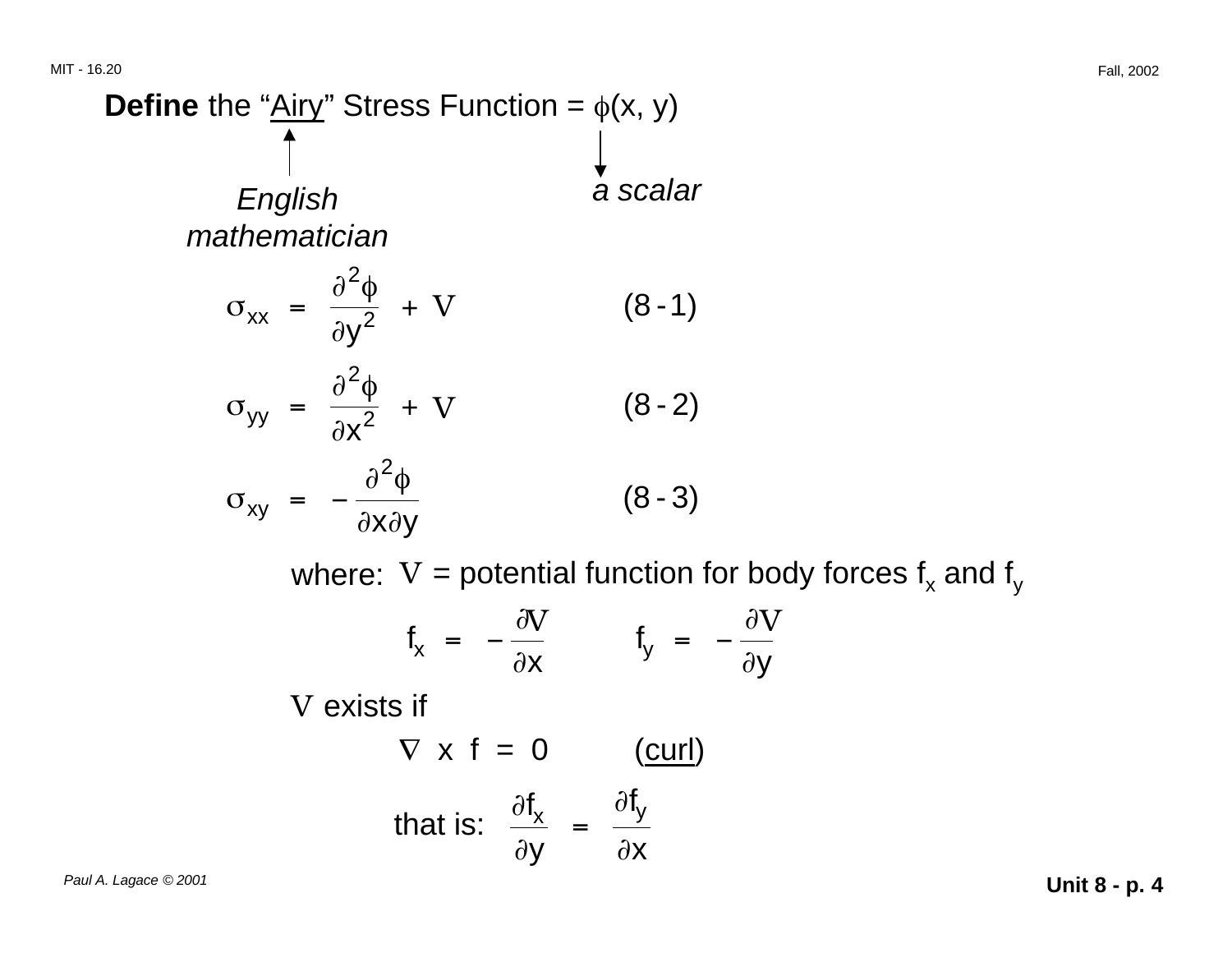Recall that curl  $f = 0 \Rightarrow$  "conservative" field - gravity forces - spring forces - etc. What does that compare to in fluids? Irrotational flow

Look at how  $\phi$  has been defined and what happens if we place these equations (8-1 - 8-3) into the plane stress equilibrium equations:

$$
\frac{\partial \sigma_{xx}}{\partial x} + \frac{\partial \sigma_{xy}}{\partial y} + f_x = 0 \qquad (E1)
$$
  

$$
\frac{\partial \sigma_{xy}}{\partial x} + \frac{\partial \sigma_{yy}}{\partial y} + f_y = 0 \qquad (E2)
$$

we then get: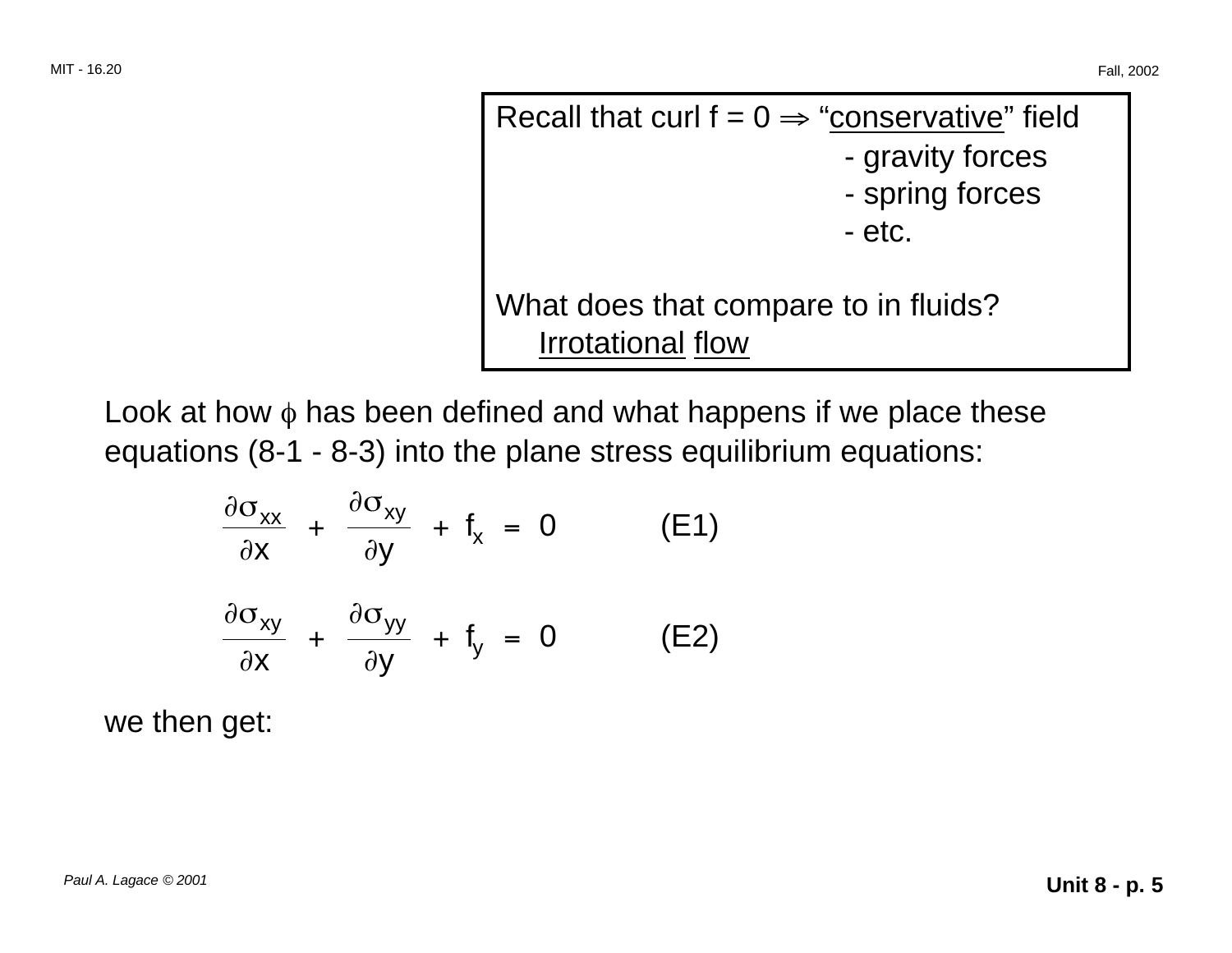MIT - 16.20 Fall, 2002

$$
(E1): \frac{\partial}{\partial x} \left( \frac{\partial^2 \phi}{\partial y^2} + V \right) + \frac{\partial}{\partial y} \left( -\frac{\partial^2 \phi}{\partial x \partial y} \right) - \frac{\partial V}{\partial x} = 0 \quad \text{?}
$$
\n
$$
\Rightarrow \frac{\partial^3 \phi}{\partial x \partial y^2} + \frac{\partial V}{\partial x} - \frac{\partial^3 \phi}{\partial x \partial y^2} - \frac{\partial V}{\partial x} = 0 \quad \text{(yes)}
$$
\n
$$
(E2): \frac{\partial}{\partial x} \left( -\frac{\partial^2 \phi}{\partial x \partial y} \right) + \frac{\partial}{\partial y} \left( \frac{\partial^2 \phi}{\partial x^2} + V \right) - \frac{\partial V}{\partial y} = 0 \quad \text{?}
$$
\n
$$
\Rightarrow \frac{\partial^3 \phi}{\partial x^2 \partial y} + \frac{\partial^3 \phi}{\partial x^2 \partial y} + \frac{\partial V}{\partial y} - \frac{\partial V}{\partial y} = 0 \quad \text{(yes)}
$$

#### <sup>⇒</sup>**Equilibrium automatically satisfied using Airy stress function!**

Does that mean that any function we pick for  $\phi$  (x, y) will be valid?

No, it will satisfy equilibrium, but we still have the strain-displacement and stress-strain equations. If we use these, we can get to the governing equation: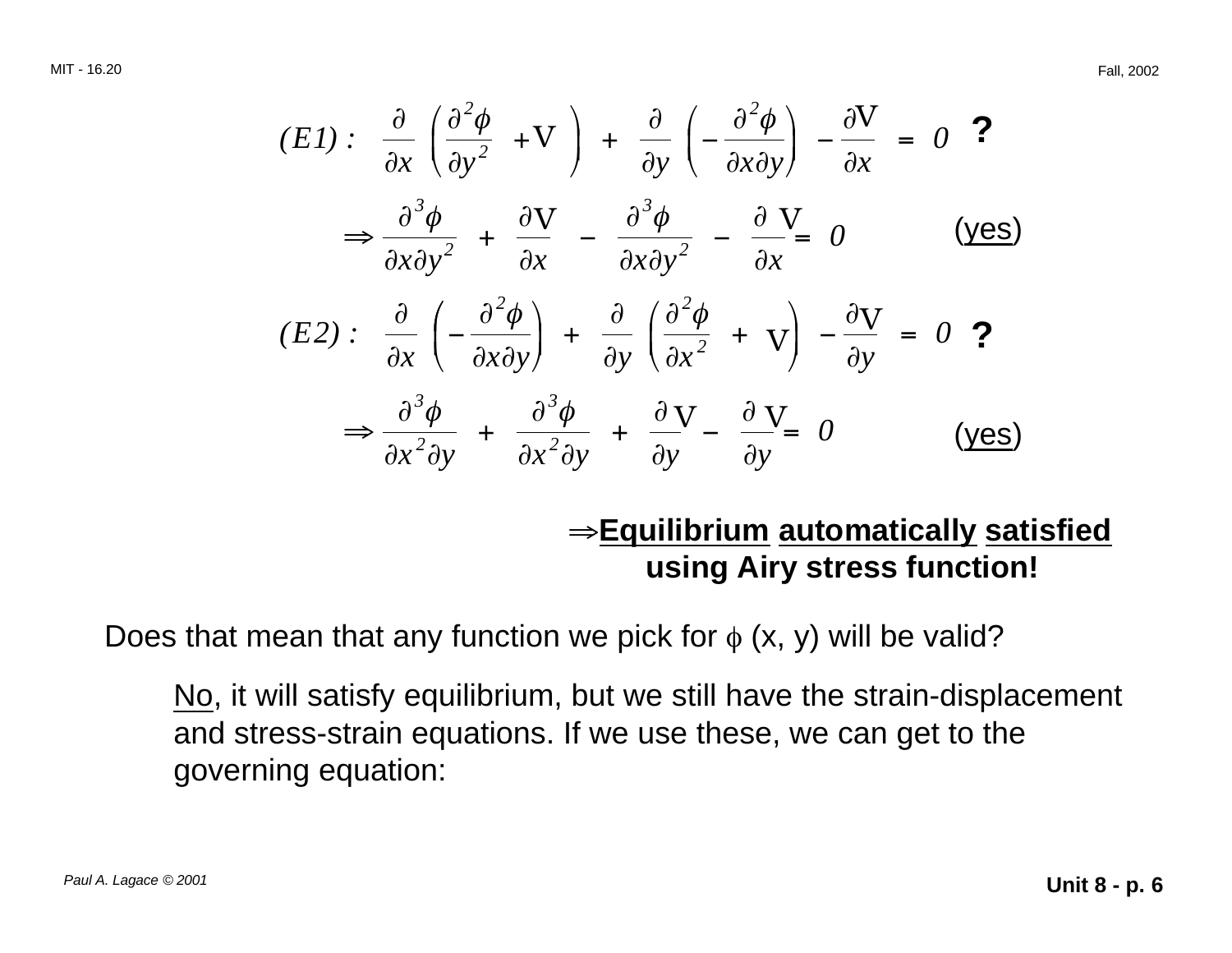MIT - 16.20 Fall, 2002

Step 1: Introduce  $\phi$  into the stress-strain equations (compliance form):

$$
\varepsilon_{xx} = \frac{1}{E} \left( \sigma_{xx} - v \sigma_{yy} \right) \qquad (E3)
$$
  
\n
$$
\varepsilon_{yy} = \frac{1}{E} \left( -v \sigma_{xx} + \sigma_{yy} \right) \qquad (E4)
$$
  
\n
$$
\varepsilon_{xy} = \frac{2 (1 + v)}{E} \sigma_{xy} \qquad (E5)
$$

So:

$$
\varepsilon_{xx} = \frac{1}{E} \left( \frac{\partial^2 \phi}{\partial y^2} - v \frac{\partial^2 \phi}{\partial x^2} \right) + \frac{(1 - v)}{E} \text{ V} \qquad (E3')
$$
\n
$$
\varepsilon_{yy} = \frac{1}{E} \left( \frac{\partial^2 \phi}{\partial x^2} - v \frac{\partial^2 \phi}{\partial y^2} \right) + \frac{(1 - v)}{E} \text{ V} \qquad (E4')
$$
\n
$$
\varepsilon_{xy} = -\frac{2 (1 + v)}{E} \frac{\partial^2 \phi}{\partial x \partial y} \qquad (E5')
$$

Paul A. Lagace © 2001 **Unit 8 - p. 7**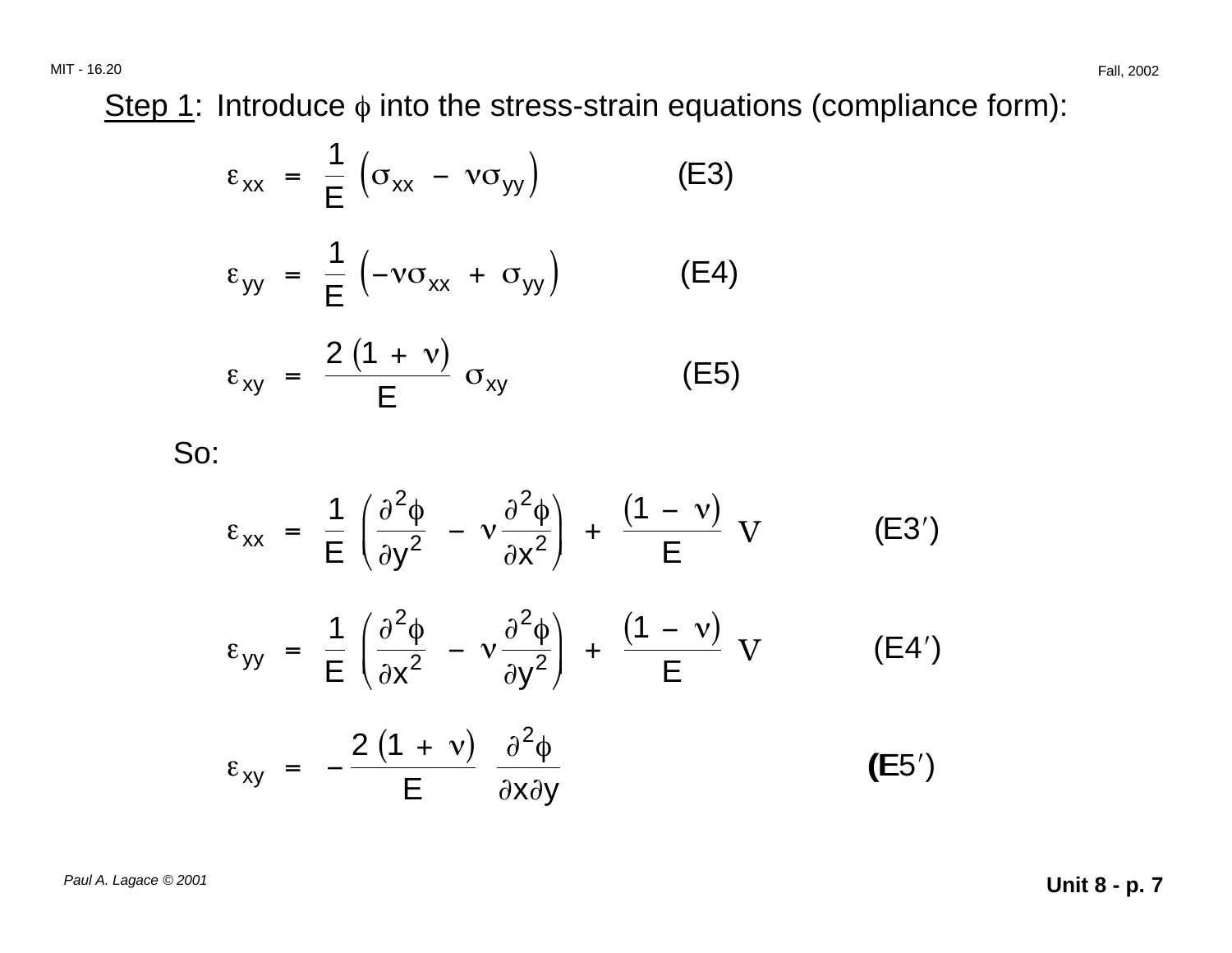Step 2: Use these in the plane stress compatibility equation:

$$
\frac{\partial^2 \varepsilon_{xx}}{\partial y^2} + \frac{\partial^2 \varepsilon_{yy}}{\partial x^2} = \frac{\partial^2 \varepsilon_{xy}}{\partial x \partial y}
$$
 (E6)

 $\Rightarrow$  we get quite a mess! After some rearranging and manipulation, this results in:



temperature term we  $\qquad \alpha =$  coefficient of thermal expansion haven't yet considered  $\Delta T$  = temperature differential

> This is the basic equation for isotropic plane stress in Stress Function form

> > **Recall**: φ is a scalar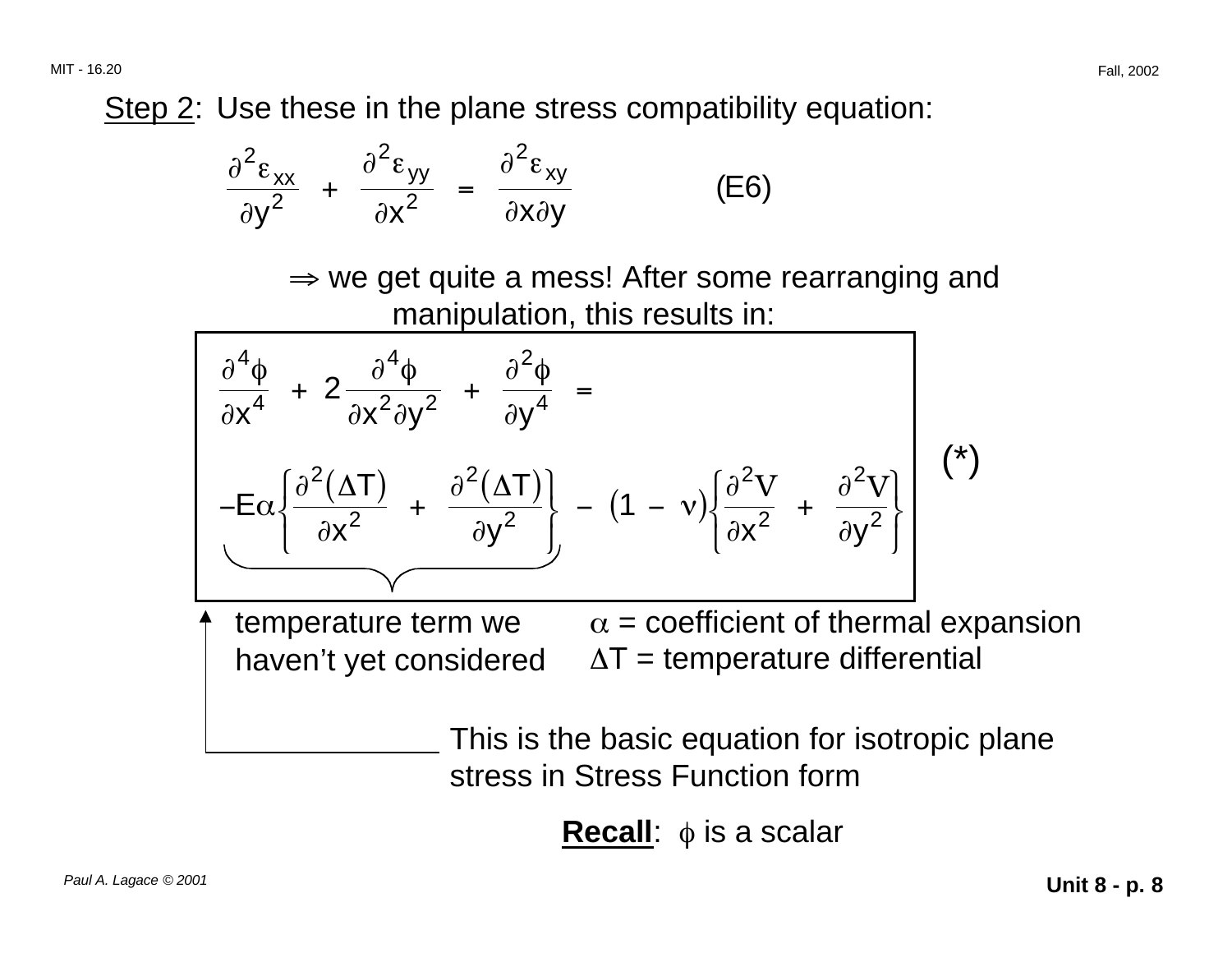If we recall a little mathematics, the Laplace Operator in 2-D is:

$$
\nabla^{2} = \frac{\partial^{2}}{\partial x^{2}} + \frac{\partial^{2}}{\partial y^{2}}
$$
  
\n
$$
\Rightarrow \nabla^{2} \nabla^{2} = \nabla^{4} = \frac{\partial^{4}}{\partial x^{4}} + 2 \frac{\partial^{4}}{\partial x^{2} \partial y^{2}} + \frac{\partial^{4}}{\partial y^{4}}
$$
  
\nThis is the biharmonic operator (also used in fluids)

So the (\*) equation can be written:

$$
\nabla^4 \phi = -E\alpha \nabla^2 (\Delta T) - (1 - v) \nabla^2 V \mid (*)
$$

Finally, in the absence of temperature effects and body forces this becomes:

$$
\nabla^4 \phi = 0
$$
 **homogeneous form**  
What happened to E, v??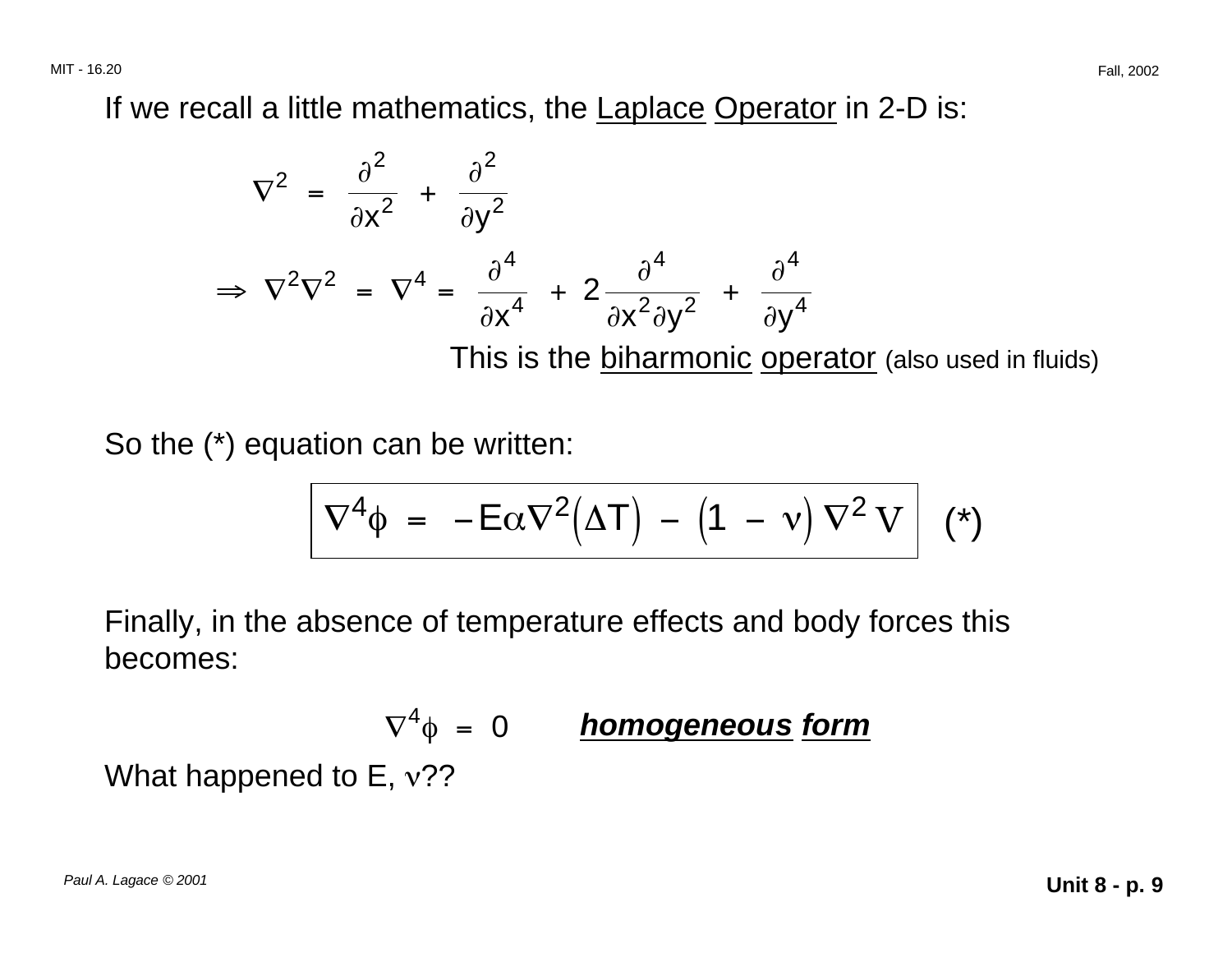- <sup>⇒</sup> this function, and accompanying governing equation, could be defined in any curvilinear system (we'll see one such example later) and in plane strain as well.
- But…what's this all useful for???

This may all seem like "magic". Why were the  $\sigma$ 's assumed as they were?

This is not a direct solution to a posed problem, per se, but is known as…

## The Inverse Method

In general, for cases of plane stress without body force or temp ( $\nabla^4 \phi = 0$ ):

- 1. A stress function  $\phi$  (x, y) is assumed that satisfies the biharmonic equation
- 2. The stresses are determined from the stress function as defined in equations (8-1) - (8-3)
- 3. Satisfy the boundary conditions (of applied tractions)
- $\star\star$ 4. Find the (structural) problem that this satisfies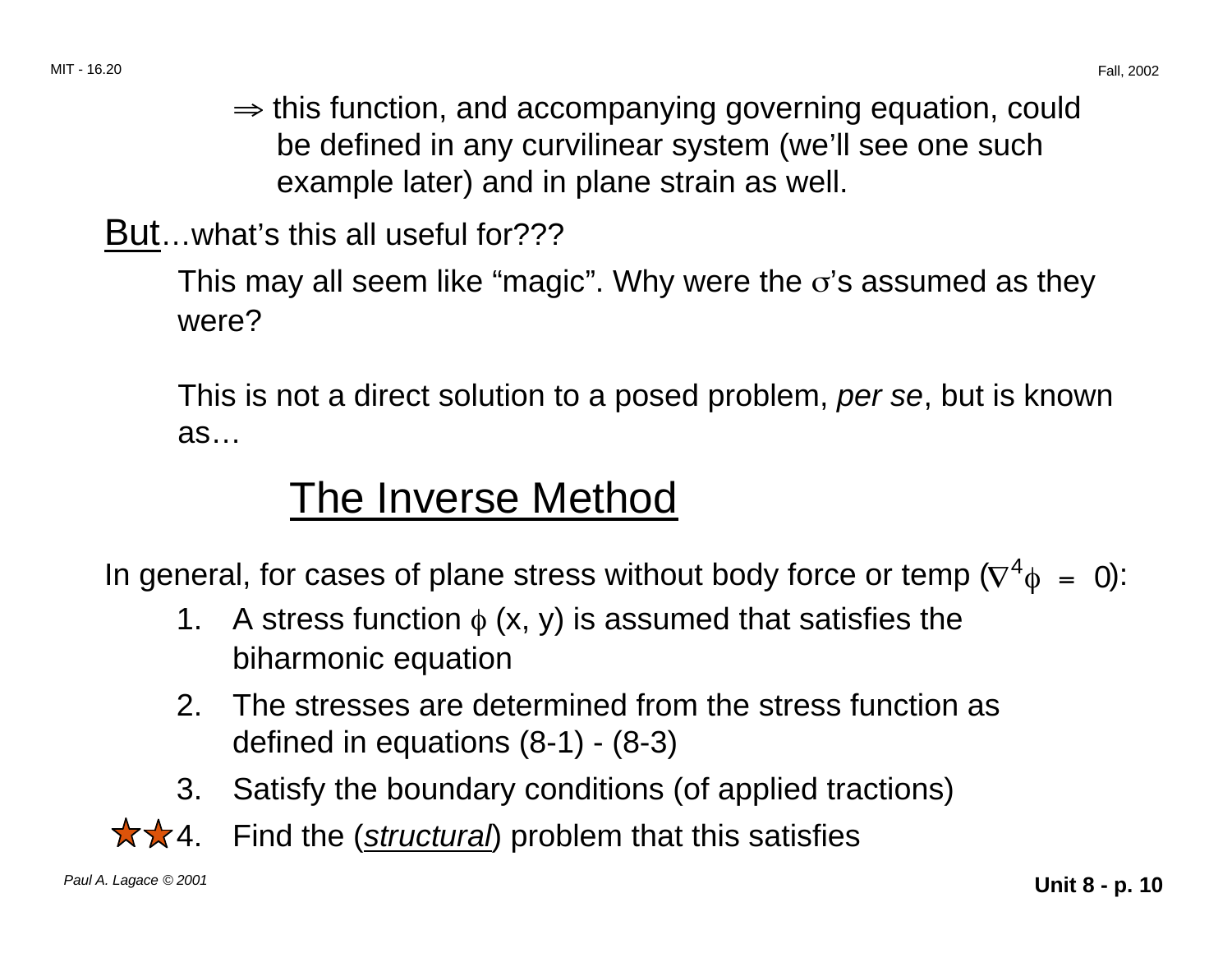• Mathematicians actually did this and created many solutions. So there are many stress functions that have been found to solve specific structural problems

(see, for example, Rivello, pp, 72-73 also T & G)

- These are linear solutions and thus the "Principle of Superposition" applies such that these can be combined to solve any particular problem
- The inverse method yields an <u>exact solution</u>. In real life, an exact solution generally cannot be obtained. We often "notch it down one" and resort to the…

## The Semi-Inverse Method

This is basically the same as the Inverse Method except that the solution is not exact in that we…

- Make simplifying assumptions to get solvable equations. These can be with regard to:
	- stress components
	- displacement components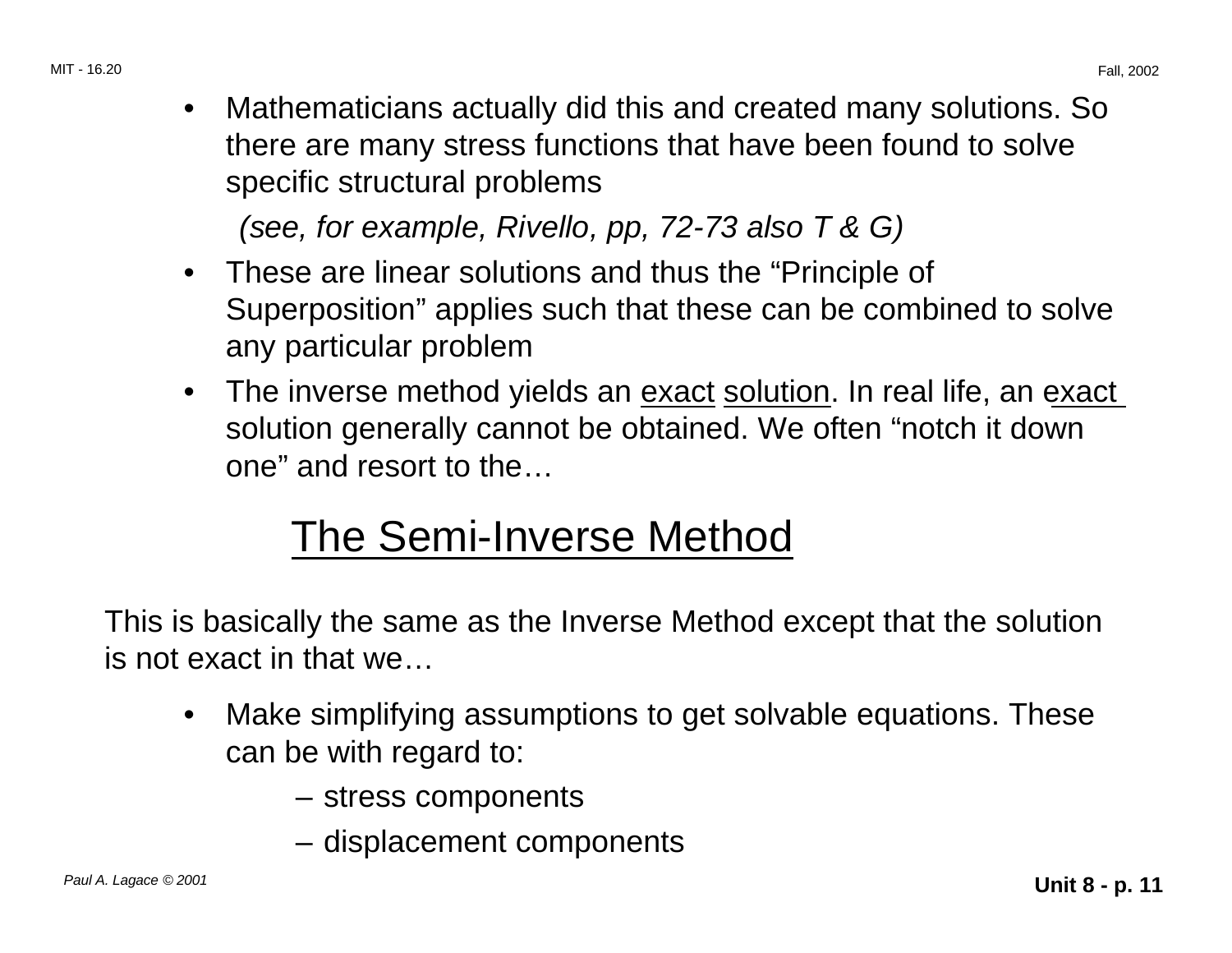MIT - 16.20 Fall, 2002

- Assumptions are based on physical intuition, experimental evidence, prior experience (sheer need?)
- Assumptions may be due to…
	- boundary conditions not properly met
	- etc.

(Note: plane stress is generally an assumption)

 $\Rightarrow$  There is an important concept that allows us to make such assumptions:

## St. Venant's Principle

"If the loading distribution on the small section of the surface of an elastic body is replaced by another loading which has the same resultant force and moment as the original loading, then no appreciable changes will occur in the stresses in the body except in the region near the surface where the loading is altered".

What does this really say?

- <sup>⇒</sup>"Far" from the specifics of load introduction / boundary conditions, the specifics of such are unimportant
	- This is a ramification of the issue of "scale" as discussed earlier in this course and in Unified.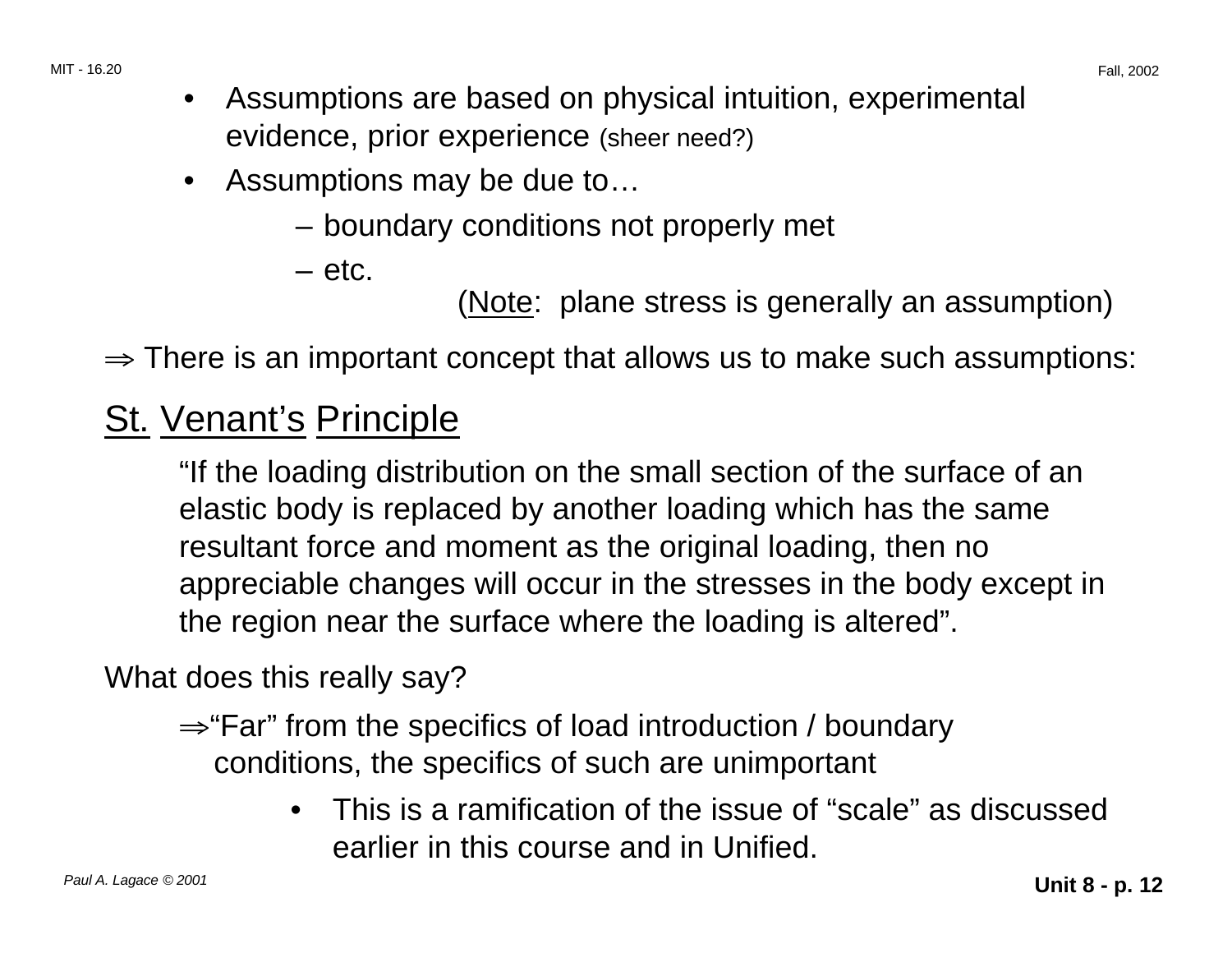- ("Rule of Thumb") Generally, the area where "specifics" are important extends into the body for a distance equal to about the greatest linear dimension of the portion of the surface on which the loading / B.C. occurs.
- This allows us to get solutions for most parts of a structure via such a method.

**But** failure often originates/occurs in a region of load introduction/boundary condition

> (example: where do nailed/screwed boards break?)

Examples (for stress functions)

Example 1 (assume  $\Delta T = 0$ ,  $V = 0$  [no body forces]) Pick  $\phi = C_1 y^2$ this satisfies  $\nabla^4 \phi = 0$  $C_1$  is a constant...will be determined by satisfying the B.C.'s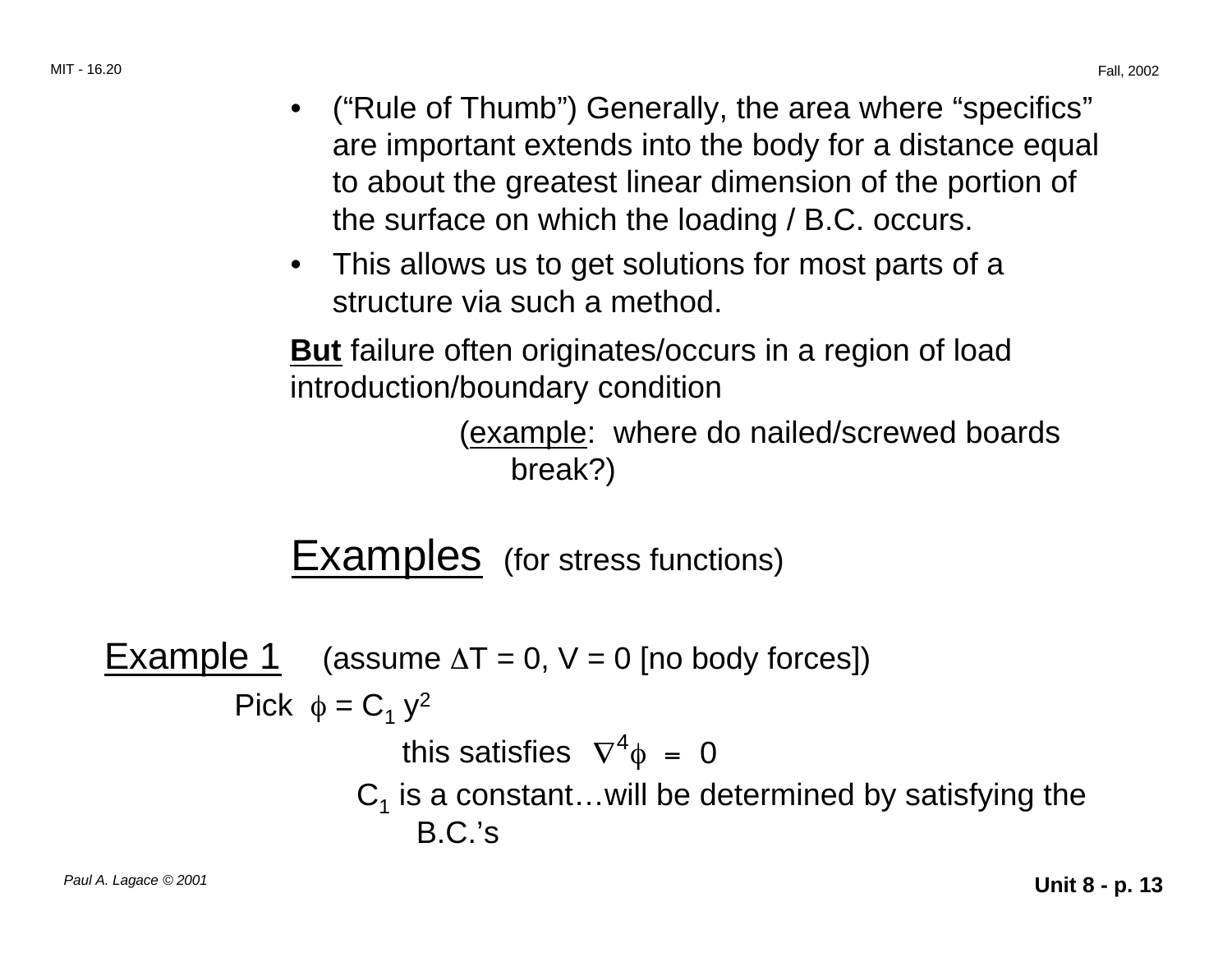Using the definitions:

$$
\sigma_{xx} = \frac{\partial^2 \phi}{\partial y^2} = 2C_1
$$
  

$$
\sigma_{yy} = \frac{\partial^2 \phi}{\partial x^2} = 0
$$
  

$$
\sigma_{xy} = 0
$$

gives the state of stress

What problem does this solve???

Uniaxial loading

**Figure 8.1 Representation of Uniaxial Plane Stress Loading** 

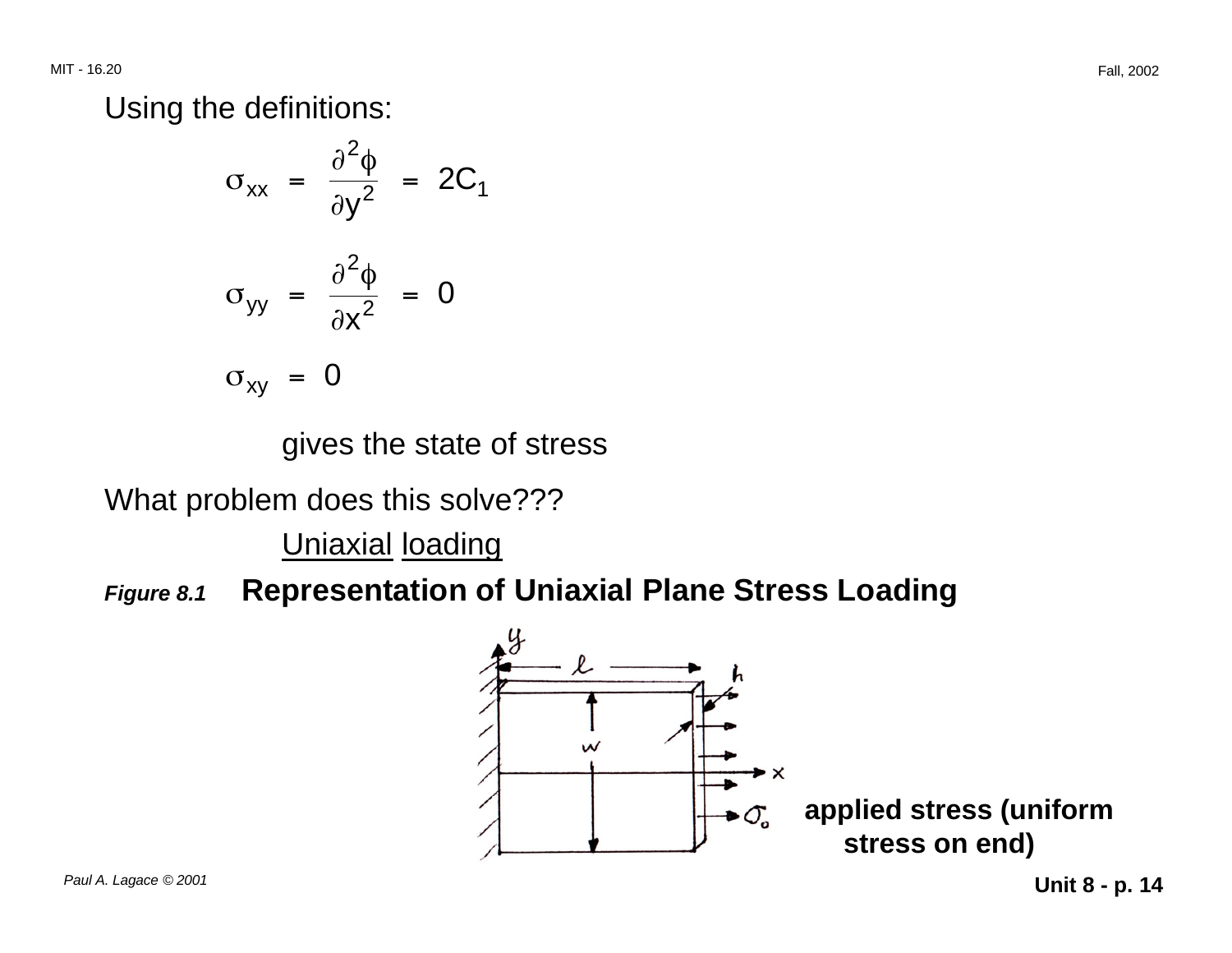#### Check the B.C.'s:  $\omega$  x =  $\ell$ , 0  $\sigma_{xx} = \sigma_o = 2C_1 \Rightarrow C_1 = \frac{\sigma_o}{2}$ Ing  $\bullet$   $\sigma_{\mathsf{xx}}$  $\sigma_{xy}$  =  $0$

$$
\textcircled{2} \ \ y = \pm \frac{w}{2}
$$

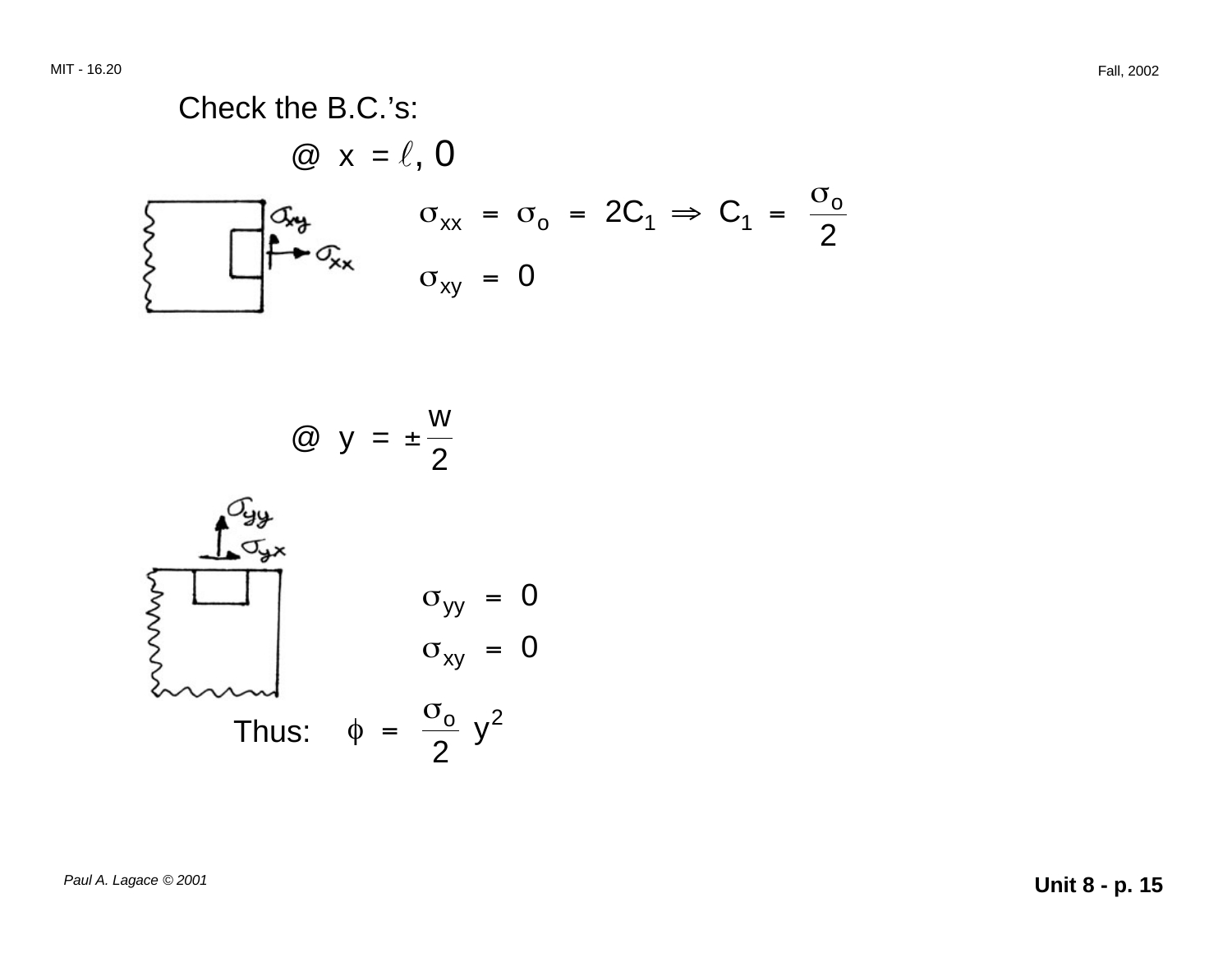- The strains can then be evaluated using the stress-strain equations (compliance form).
- The displacements can then be determined by using the strain-displacement relations and integrating and applying the displacement B.C.'s.

In this case, you get:

$$
u = \frac{\sigma_o}{E} x
$$

$$
v = -\frac{v}{E} \sigma_0 y
$$

(**Note:** elastic constants now come in)

--> Let's look at the "real" case and see where/why we have to apply St. Venant's Principle and the "Semi - Inverse Method".

Consider a test coupon in mechanical grips (end of specimen is fixed):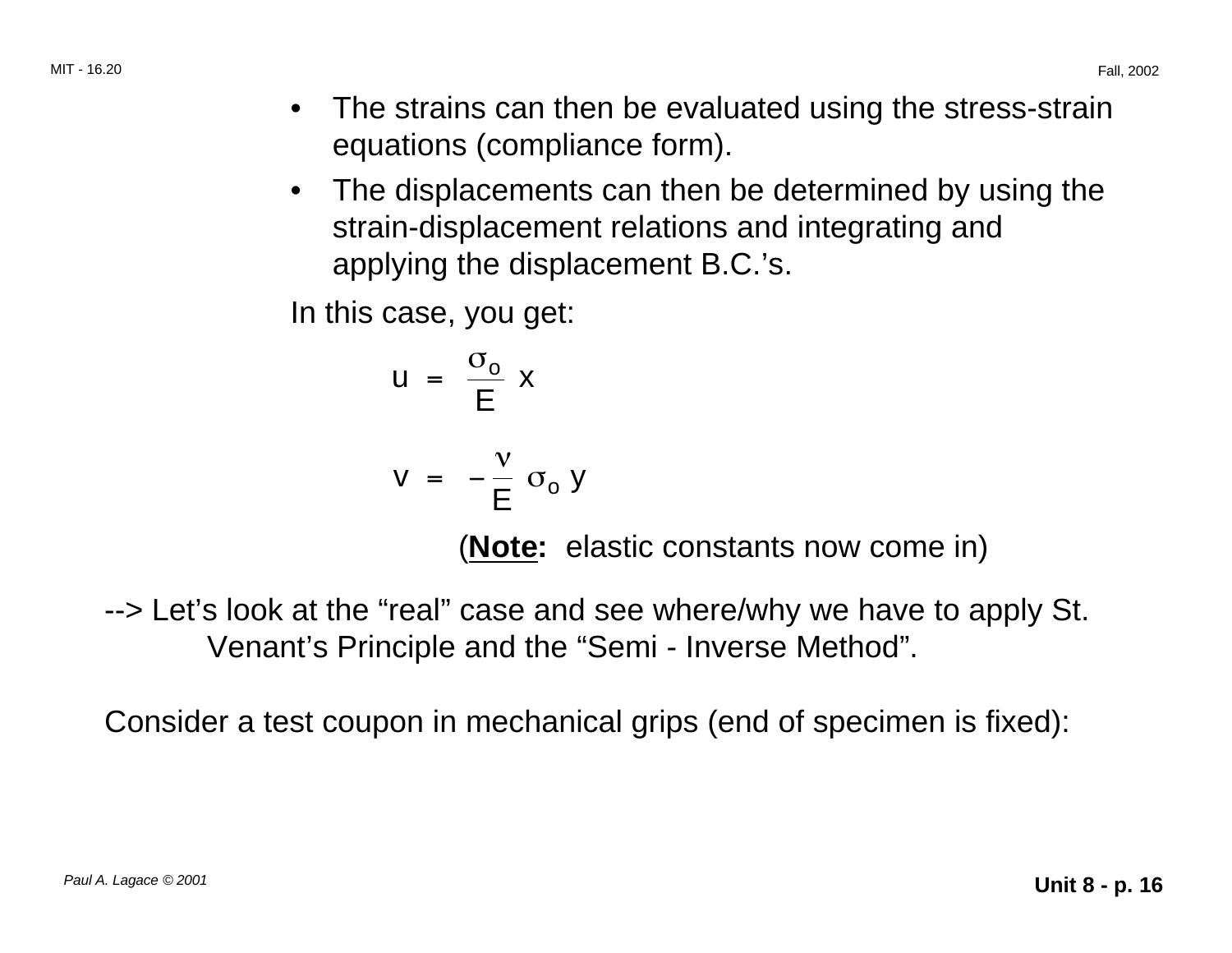**Figure 8.2 Representation of uniaxial test specimen and resultant stress state** 



These grips allow no displacement in the y-direction

 $\rightarrow$  v = 0 both @ x = 0,  $\ell$ 

The solution gives:

$$
v = \frac{-v \sigma}{E} y \neq 0 \text{ in general } \textcircled{a} x = 0, \ell
$$

**But**, "far" from the effects of load introduction, the solution  $\phi$  holds.

Near the grips, biaxial stresses arise. Often failure occurs here.

(**Note**: not in a pure uniaxial field. This is a common problem with test specimens.) Paul A. Lagace © 2001 **Unit 8 - p. 17**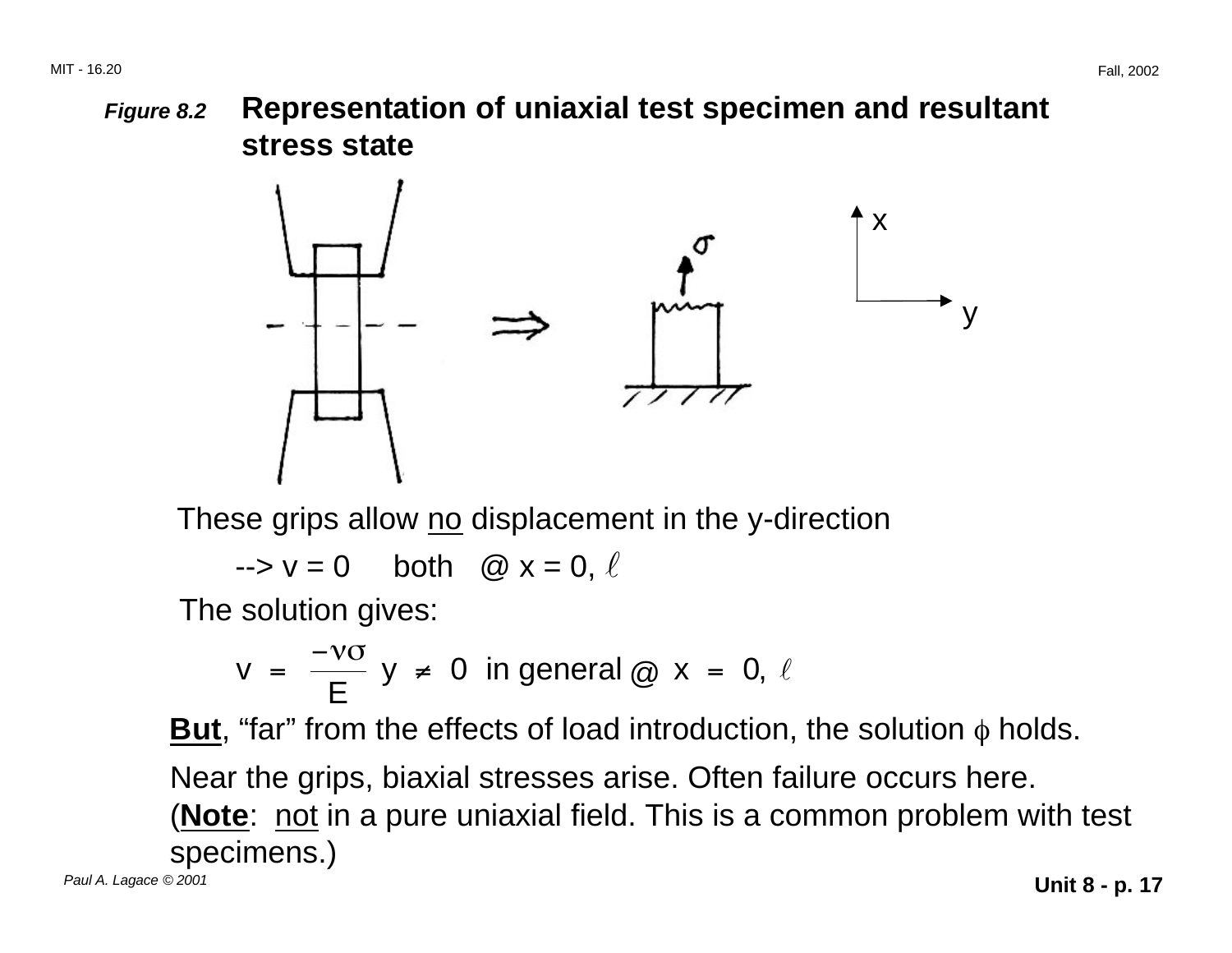#### Example 2

Let's now get a bit more involved and consider the…

Stress Distribution Around a Hole

**Figure 8.3 Configuration of uniaxially loaded plate with a hole** 



Large ("infinite") plate subjected to uniform far - field tension

Since the "local specific" of interest is a circle, it makes sense to use polar coordinates.

By using the transformations to polar coordinates of Unit #7, we find: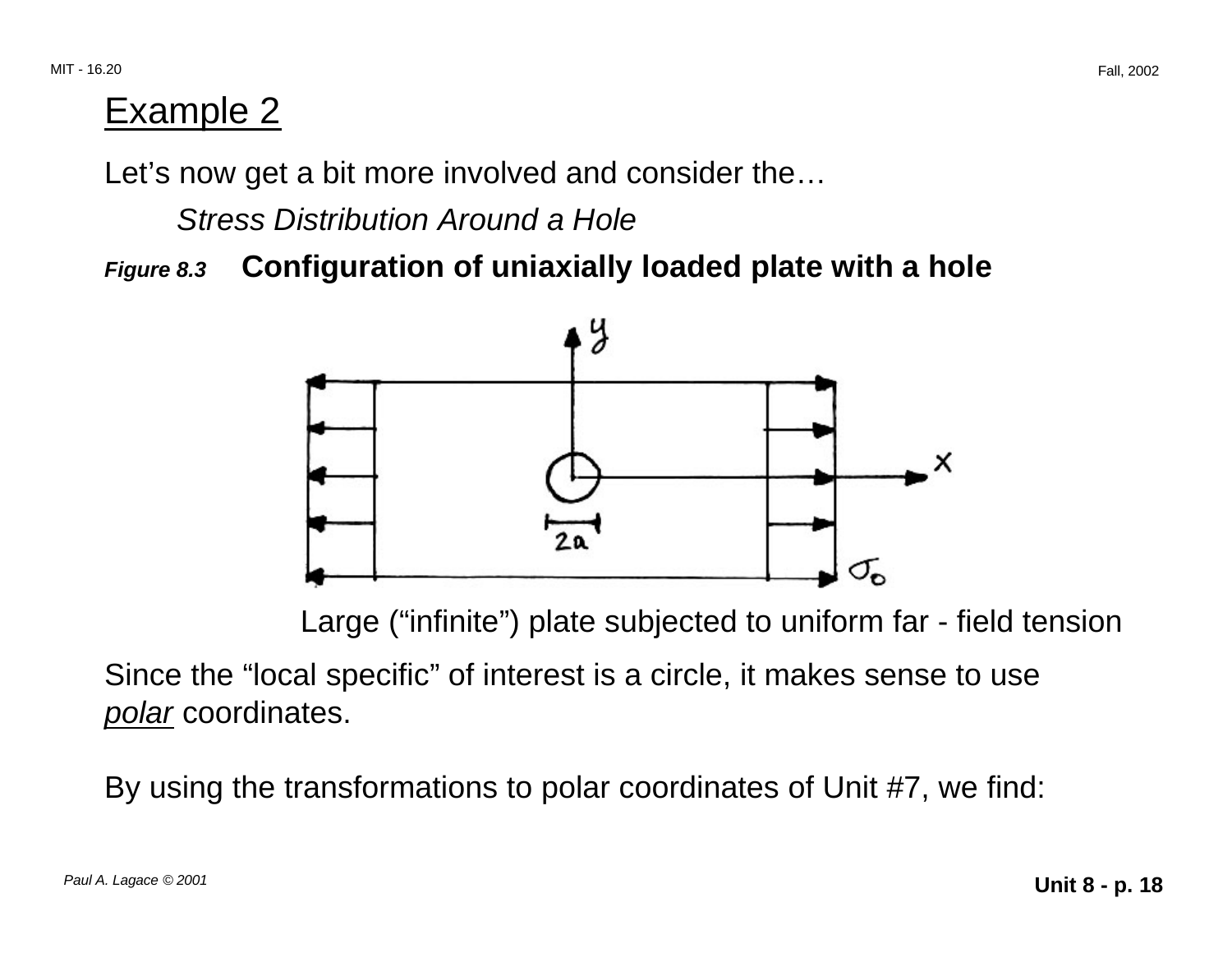$$
\sigma_{rr} = \Box \frac{1}{r} \frac{\partial \phi}{\partial r} + \Box \frac{1}{r^2} \frac{\partial^2 \phi}{\partial \theta^2} + \Box V
$$
  

$$
\sigma_{\theta\theta} = \Box \frac{\partial^2 \phi}{\partial r^2} + \Box V
$$
  

$$
\sigma_{r\theta} = \Box - \frac{1}{r} \frac{\partial^2 \phi}{\partial r \partial \theta} + \Box \frac{1}{r^2} \frac{\partial \phi}{\partial \theta}
$$

These are, again, defined such that equilibrium equations are automatically satisfied.

where: 
$$
f_r = \frac{\partial V}{\partial r}
$$
  $f_\theta = \frac{\partial - \frac{1}{r}}{\partial \theta} \frac{\partial V}{\partial \theta}$   
and V exists if:  $\frac{\partial f_\theta}{\partial r} + \frac{f_\theta}{r} = \frac{1}{r} \frac{\partial f_r}{\partial \theta}$ 

The governing equation is again:

$$
\nabla^{4} \phi = \left[-E\alpha \nabla^{2}(\Delta T)\right] - (1 - v)\left[\nabla^{2} V\right]
$$
  
for plane stress, isotropic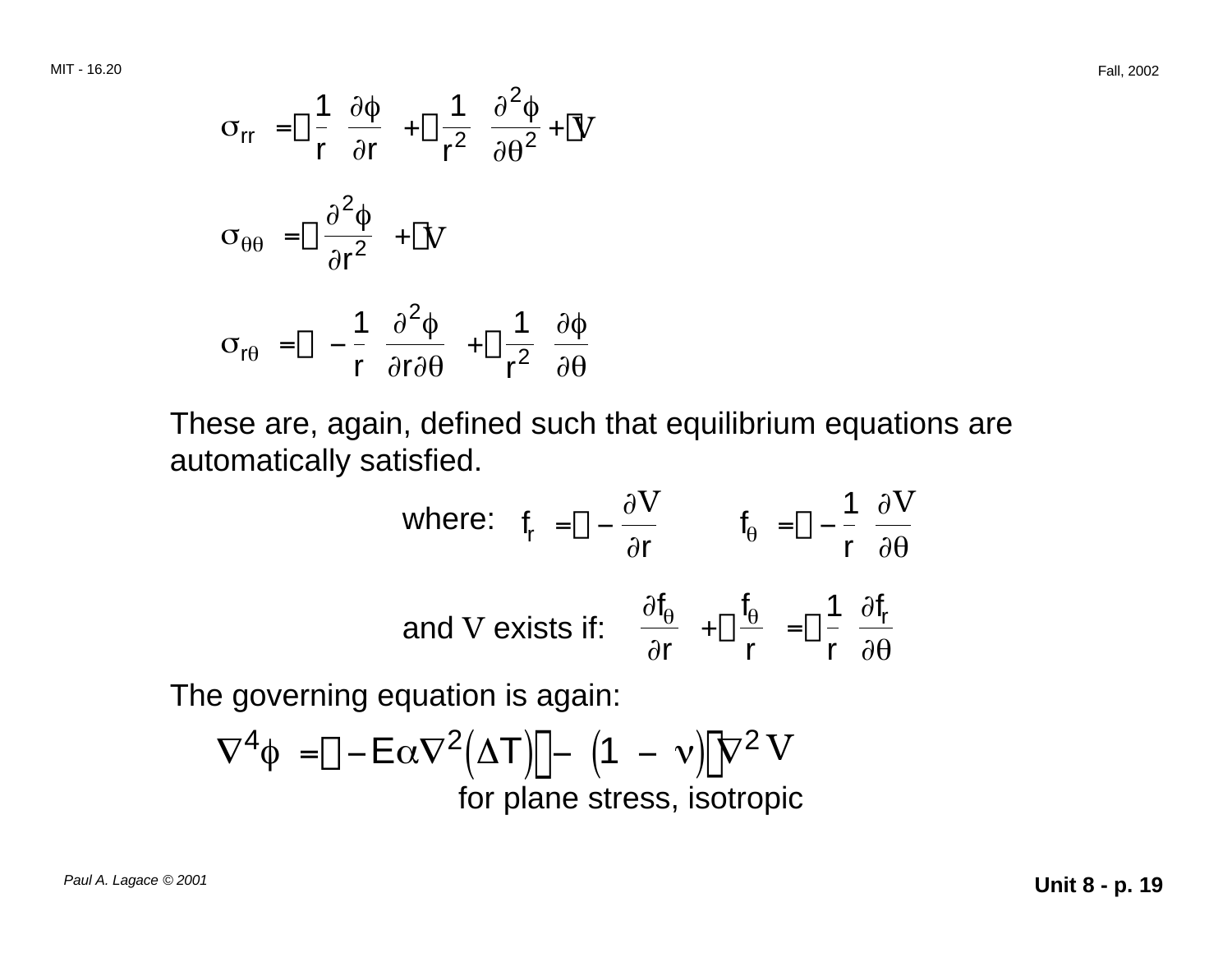but the Laplace operator in polar coordinates is:

$$
\nabla^2 = \left[\begin{array}{cc} \frac{\partial^2}{\partial r^2} & + \left[\begin{array}{cc} 1 & \frac{\partial}{\partial r} & + \left[\begin{array}{cc} 1 & \frac{\partial}{\partial^2} \\ r & \frac{\partial}{\partial r} \end{array} \right] \end{array}\right]\right]
$$

Let's go through the steps…

 $+ \Box \left[ A_2 r^2 + \Box \frac{B_2}{r^2} + \Box C_2 r^4 + \Box D_2 \right] \cos 2\theta$ Step 1: Assume a  $\phi(r, \theta)$ "We know" the correct function is:  $\phi = [A_0 + B_0 \ln r] + [C_0 r^2 + D_0 r^2 \ln r]$ 

Does this satisfy equilibrium? **It must.** 

One can show it satisfies  $\nabla^4 \phi$ 

However, it can also be shown that non-zero values of  $D_0$  result in mulitvalued displacements in the y-direction (v), so we must get  $D_0 = 0$ 

[don't worry about this, just "accept" it…I do!]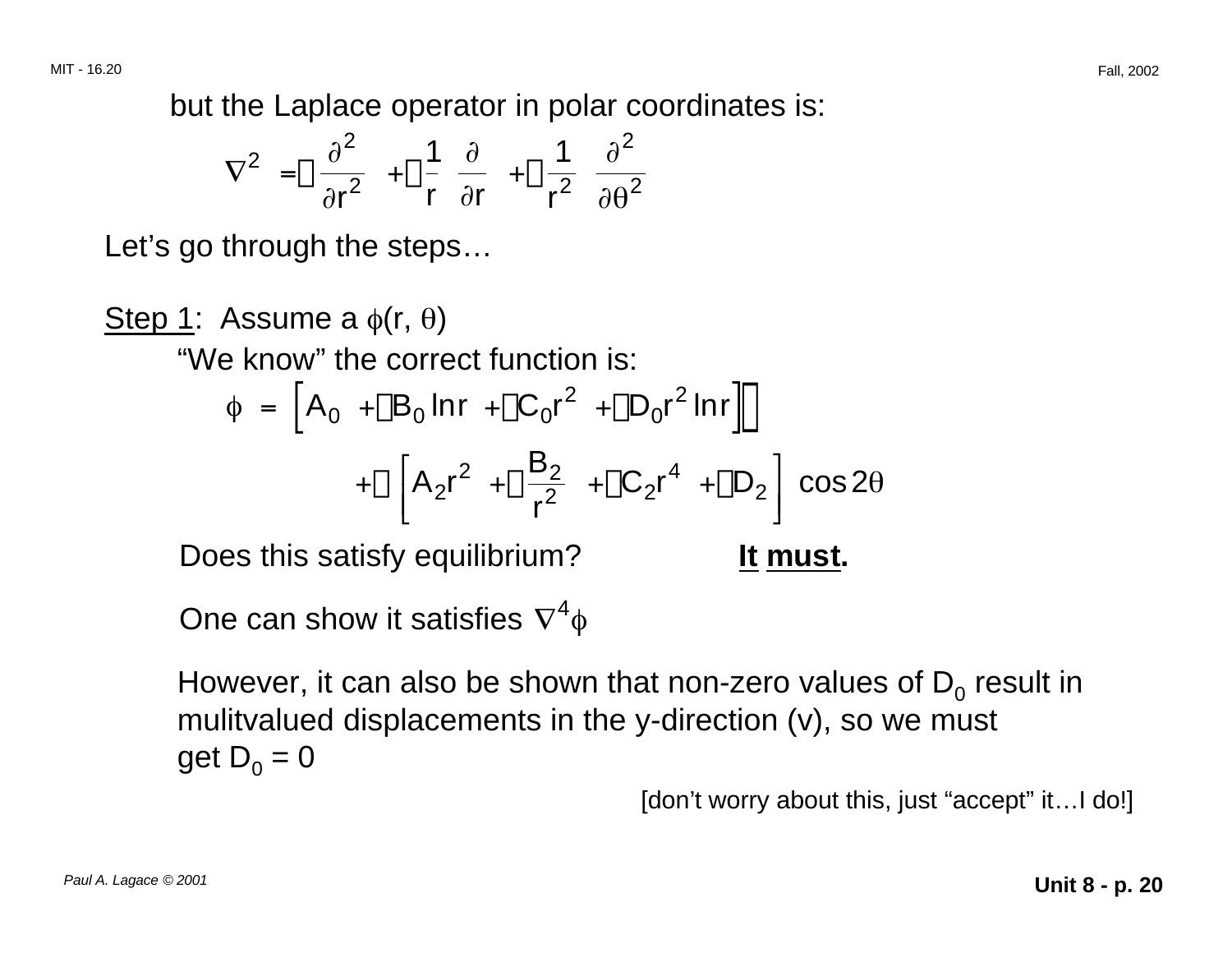Step 2: Determine stresses

Performing the derivatives from the  $\phi$ - $\sigma$  relations in polar coordinates results in:

$$
\sigma_{rr} = \left[\frac{B_0}{r^2} + \left[2C_0 + \frac{C_0}{r^4}\right] - 2A_2 - \frac{6B_2}{r^4} - \frac{4D_2}{r^2}\right] \cos 2\theta
$$
  
\n
$$
\sigma_{\theta\theta} = \left[-\frac{B_0}{r^2} + \left[2C_0 + \frac{C_0}{r^4}\right] - \frac{6B_2}{r^4} + \left[12C_2r^2\right] \cos 2\theta
$$
  
\n
$$
\sigma_{r\theta} = \left[\frac{2A_2 - \frac{6B_2}{r^4} + \left[6C_2r^2 - \frac{2D_2}{r^2}\right] \sin 2\theta\right]
$$

Note that we have a term involving  $r^2$ . As r gets larger, the stresses would become infinite. This is not possible. Thus, the coefficient C  $_2$ must be zero:

$$
C_2 = 0
$$

So we have five constants remaining:

 $A_2$ , B<sub>0</sub>, B<sub>2</sub>, C<sub>0</sub>, D<sub>2</sub>

we find these by…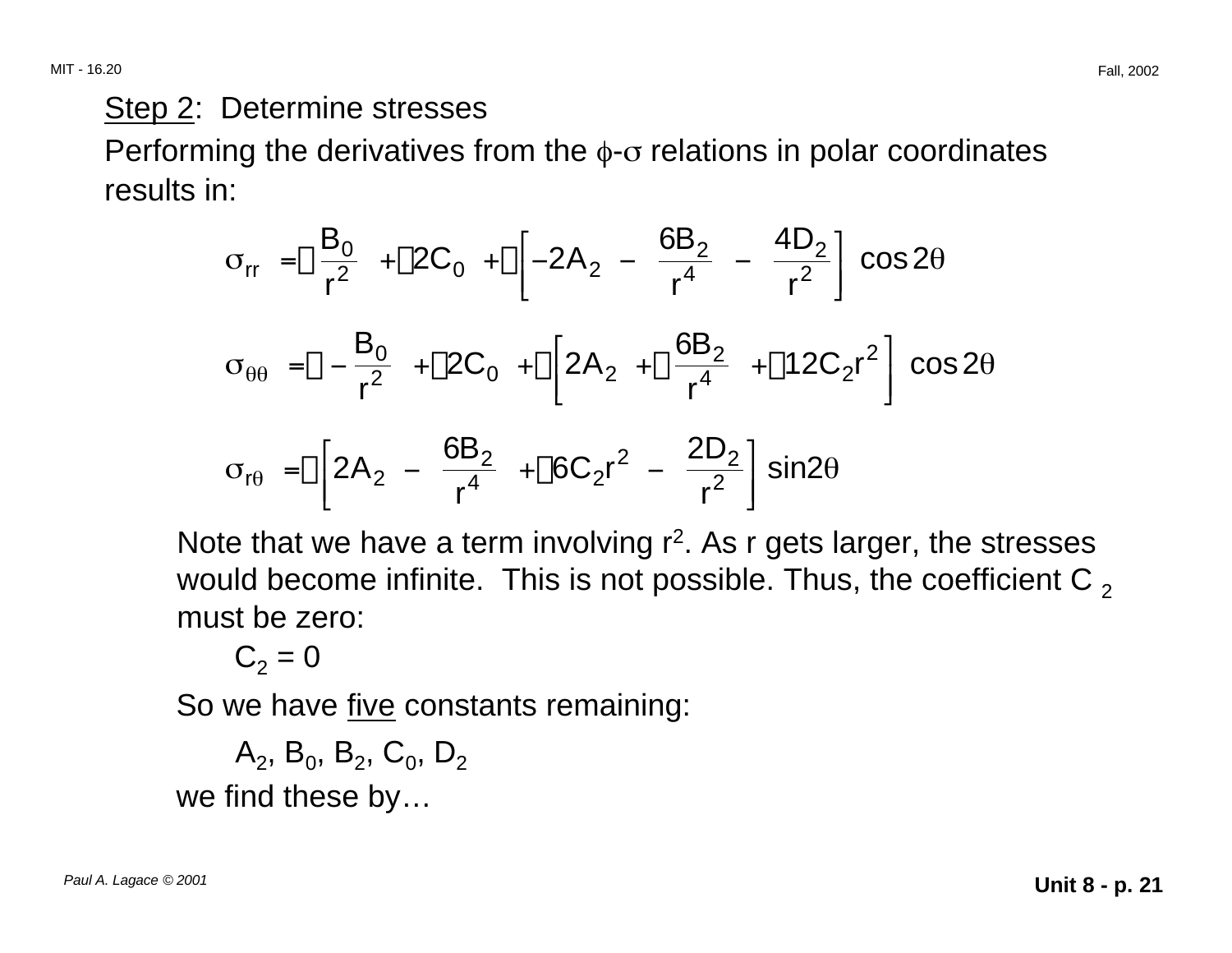Step 3: Satisfy the boundary conditions

What are the boundary conditions here?

at the edge of the hole there are no stresses (stress-free edge)  $\delta r$ 

$$
\Rightarrow
$$
 @ r = a:  $\sigma_{rr} = 0$ ,  $\sigma_{\theta r} = 0$ 

at the y-edge, there are no stresses  $\Rightarrow$  @ y = ±  $\infty$ :  $\sigma_{yy} = 0$ ,  $\sigma_{yx} = 0$ 

at the x-edges, the stress is equal to the applied stress and there is no strain

$$
\Rightarrow @ x = \pm \infty: \quad \sigma_{xx} = \sigma_0 \,, \quad \sigma_{xy} = 0
$$





 $\sigma_{\rm er}$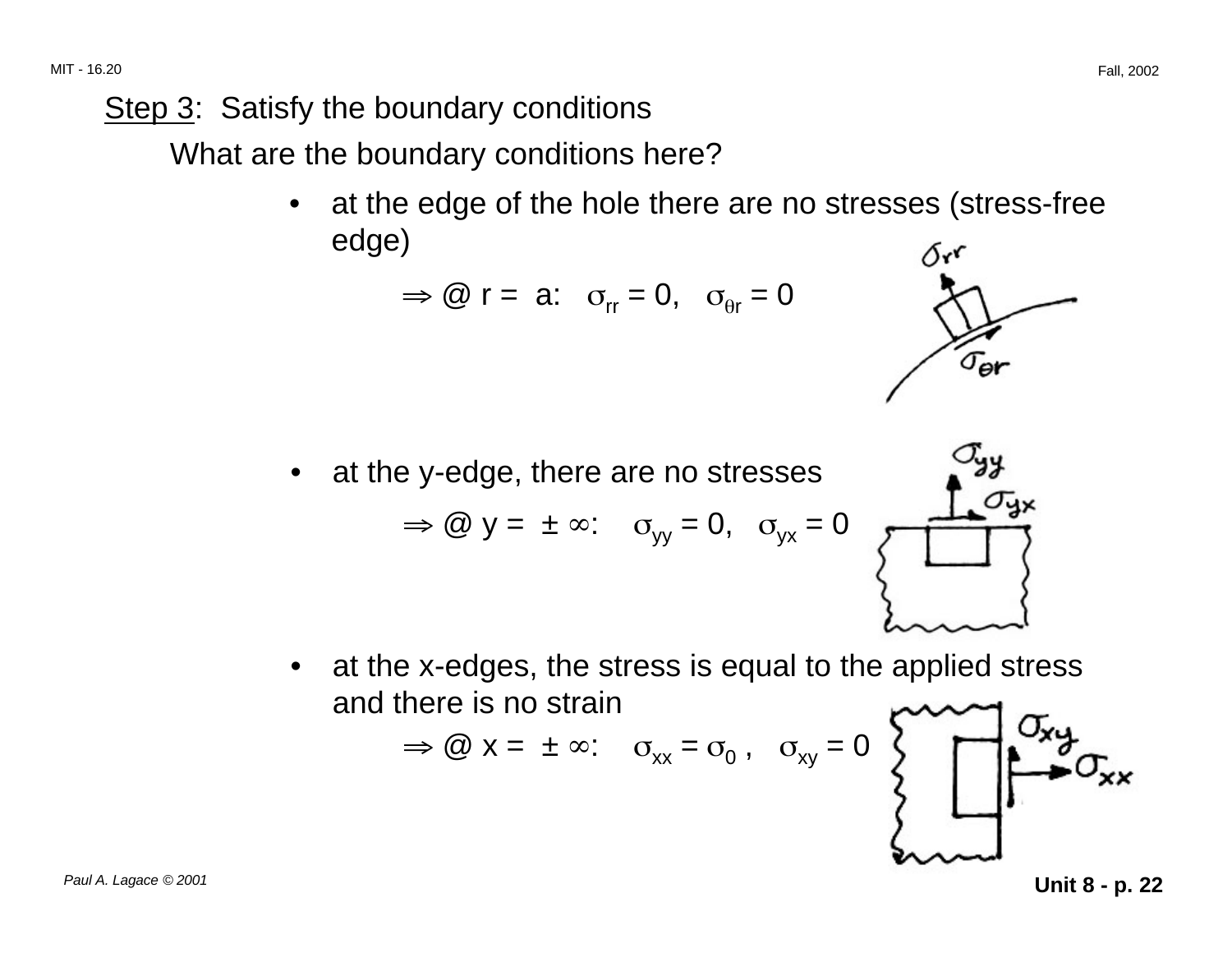Since we are dealing with polar coordinates, we need to change the last two sets of B. C.'s to polar coordinates. We use:

 $\tilde{\sigma}_{\alpha\rho} = \ell_{\tilde{2}\sigma} \ell_{\tilde{\beta}\gamma} \ell_{\sigma\gamma}$ and look at  $r = \infty$ 

$$
\tilde{\sigma}_{xx} = \begin{bmatrix} \sigma_{rr} & - \end{bmatrix} \cos^2 \theta \sigma_o
$$

$$
\tilde{\sigma}_{yy} = \begin{bmatrix} \sigma_{\theta\theta} & -\end{bmatrix} \sin^2\theta \sigma_o
$$

 $\tilde{\sigma}_{xy} = \begin{bmatrix} \sigma_{r\theta} & -\sigma \end{bmatrix} - \sin \theta \cos \theta \sigma_{0}$ 

**Figure 8.4 Representation of local rotation of stresses from polar to Cartesian system** 



We use the double angle trigonometric identities to put this in a more convenient form: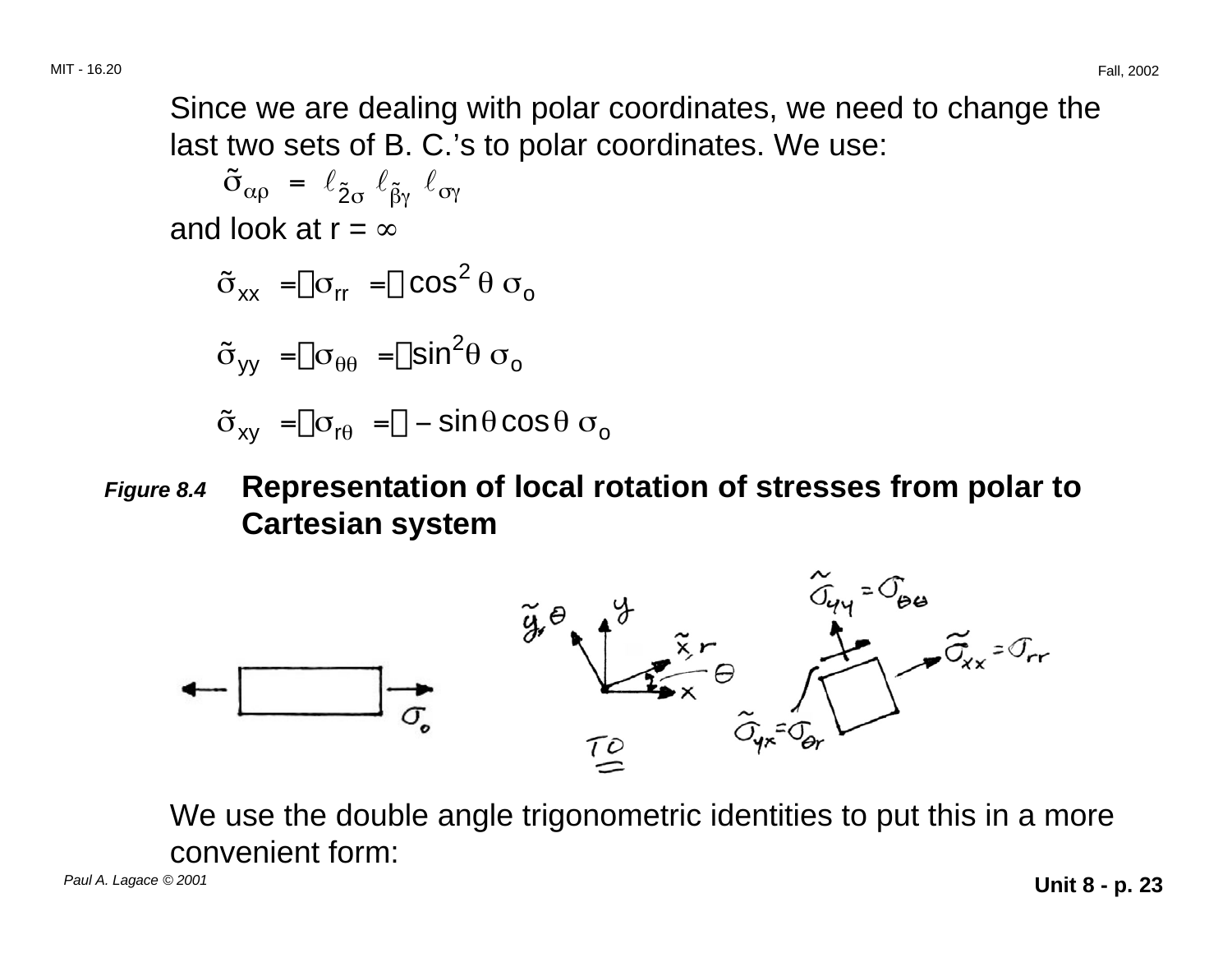$$
\cos^2 \theta = \frac{1}{2} \left( 1 + \cos 2\theta \right)
$$
  
\n
$$
\sin \theta \cos \theta = \frac{1}{2} \sin 2\theta
$$
  
\n
$$
\sin^2 \theta = \frac{1}{2} \left( 1 - \cos 2\theta \right)
$$

Thus at  $r = \infty$ 

$$
\sigma_{rr} = \frac{\sigma_o}{2} + \frac{\sigma_o}{2} \cos 2\theta
$$

$$
\sigma_{\text{r}\theta} = \Box - \frac{\sigma_{\text{o}}}{2} \sin 2\theta
$$

Why don't we include  $\sigma_{\theta\theta}$ ?

At the boundary in polar coordinates, this stress does not act on the edge/boundary.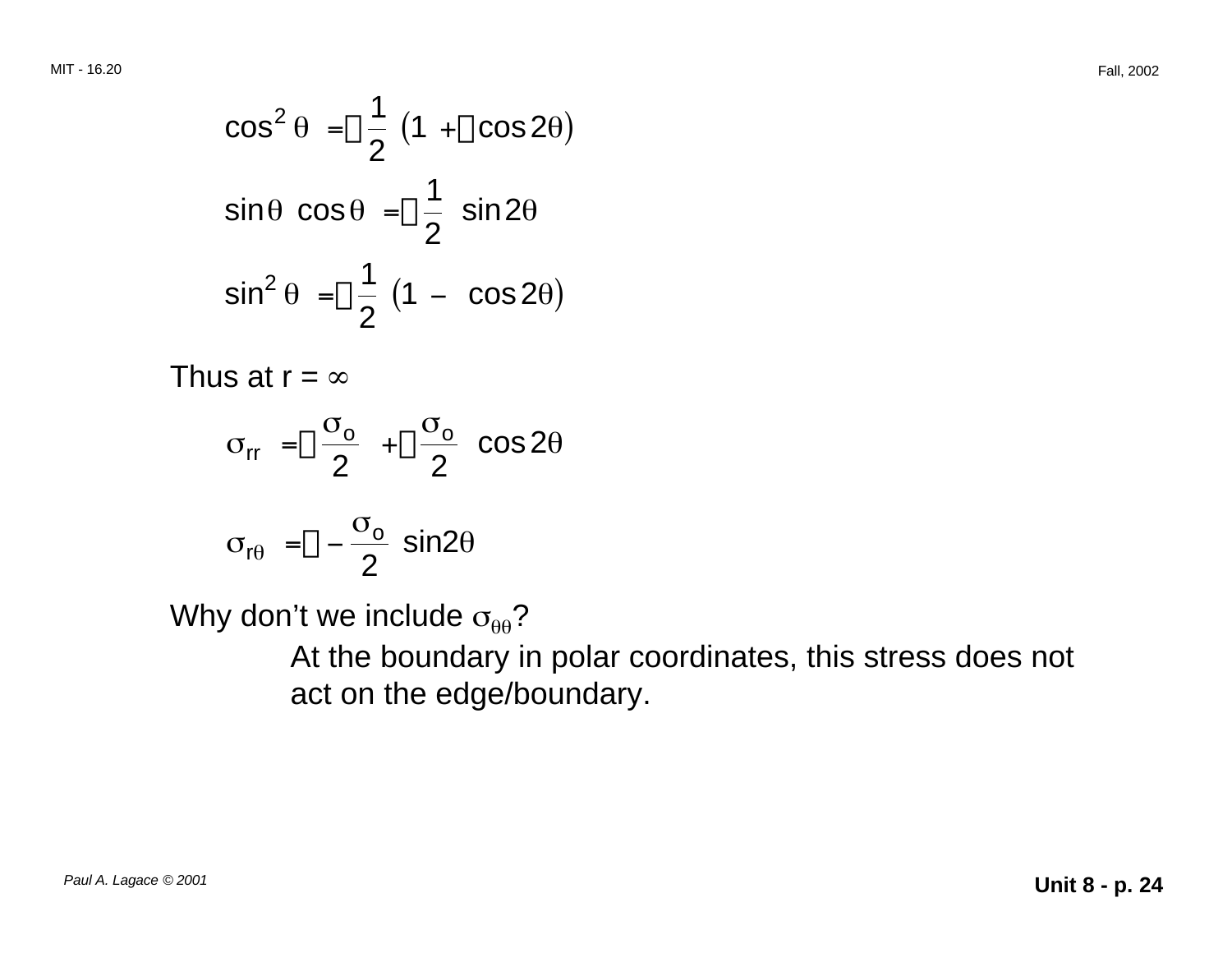#### **Figure 8.5 Stress condition at boundary of hole**



So we (summarizing) appear to have 4 B. C.'s:

$$
\sigma_{rr} = \frac{\sigma_o}{2} + \frac{\sigma_o}{2} \cos 2\theta \quad \text{or} \quad \omega r = \infty
$$
  

$$
\sigma_{r\theta} = \frac{\sigma_o}{2} \sin 2\theta \quad \text{or} \quad r = \infty
$$
  

$$
\sigma_{rr} = \frac{\sigma_o}{2} \text{or} \quad \omega r = a
$$
  

$$
\sigma_{r\theta} = \frac{\sigma_o}{2} \text{or} \quad \omega r = a
$$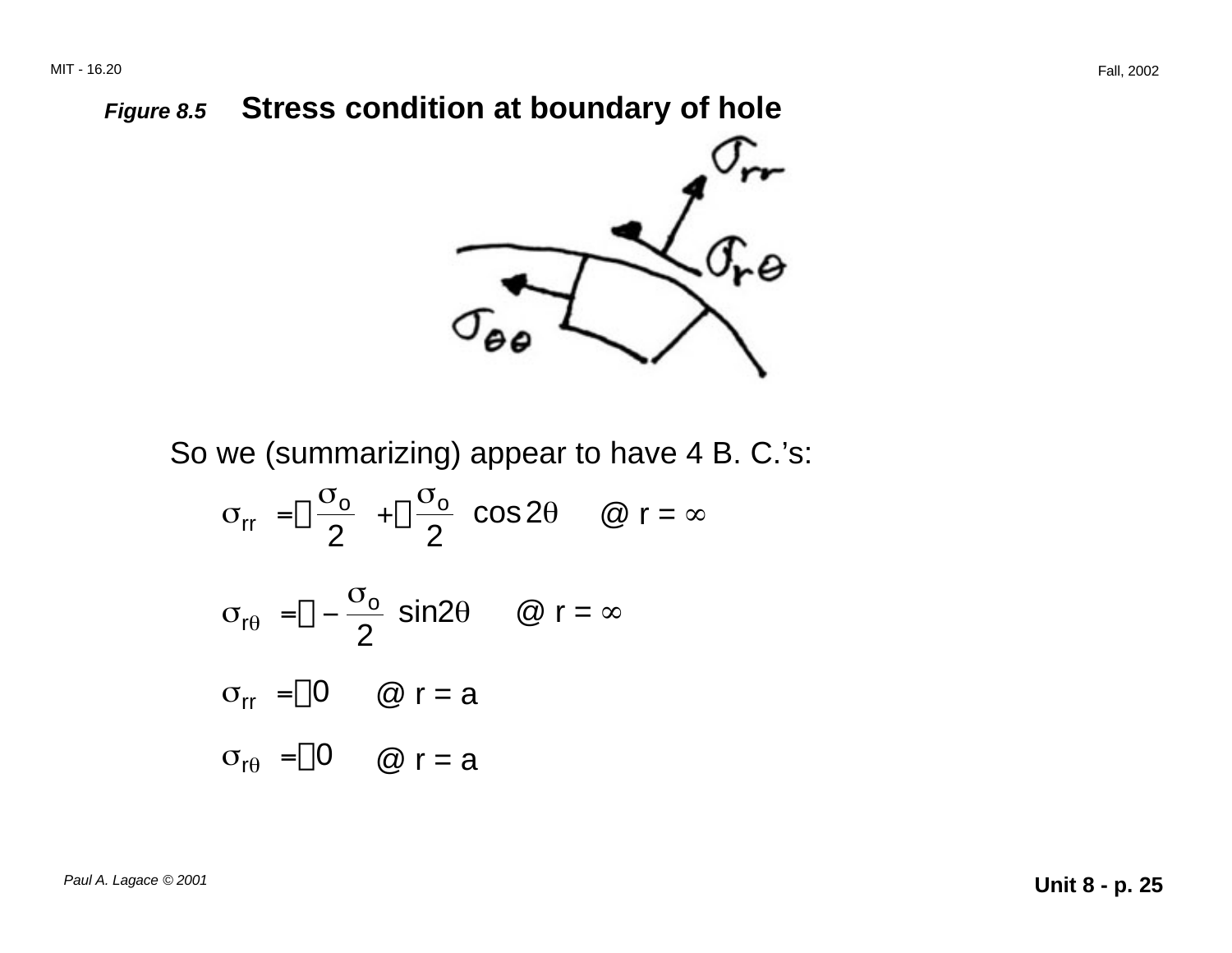And we have  $5$  constants to determine.

What happened?

The condition of  $\sigma_{rr}$  at  $r = \infty$  is really two B. C.'s

- − a constant part
- −– a part multiplying cos 2 $\theta$

Going through (and skipping) the math, we end up with:

$$
\sigma_{rr} = \boxed{\frac{\sigma_o}{2} \left(1 - \frac{a^2}{r^2}\right) + \boxed{\frac{\sigma_o}{2} \left(1 - 4\frac{a^2}{r^2} + \boxed{3}\frac{a^4}{r^4}\right) \cos 2\theta}
$$
\n
$$
\sigma_{\theta\theta} = \boxed{\frac{\sigma_o}{2} \left(1 + \boxed{\frac{a^2}{r^2}}\right) - \frac{\sigma_o}{2} \left(1 + \boxed{3}\frac{a^4}{r^4}\right) \cos 2\theta}
$$
\n
$$
\sigma_{r\theta} = \boxed{-\frac{\sigma_o}{2} \left(1 + \boxed{2}\frac{a^2}{r^2} - 3\frac{a^4}{r^4}\right) \sin 2\theta}
$$

for: …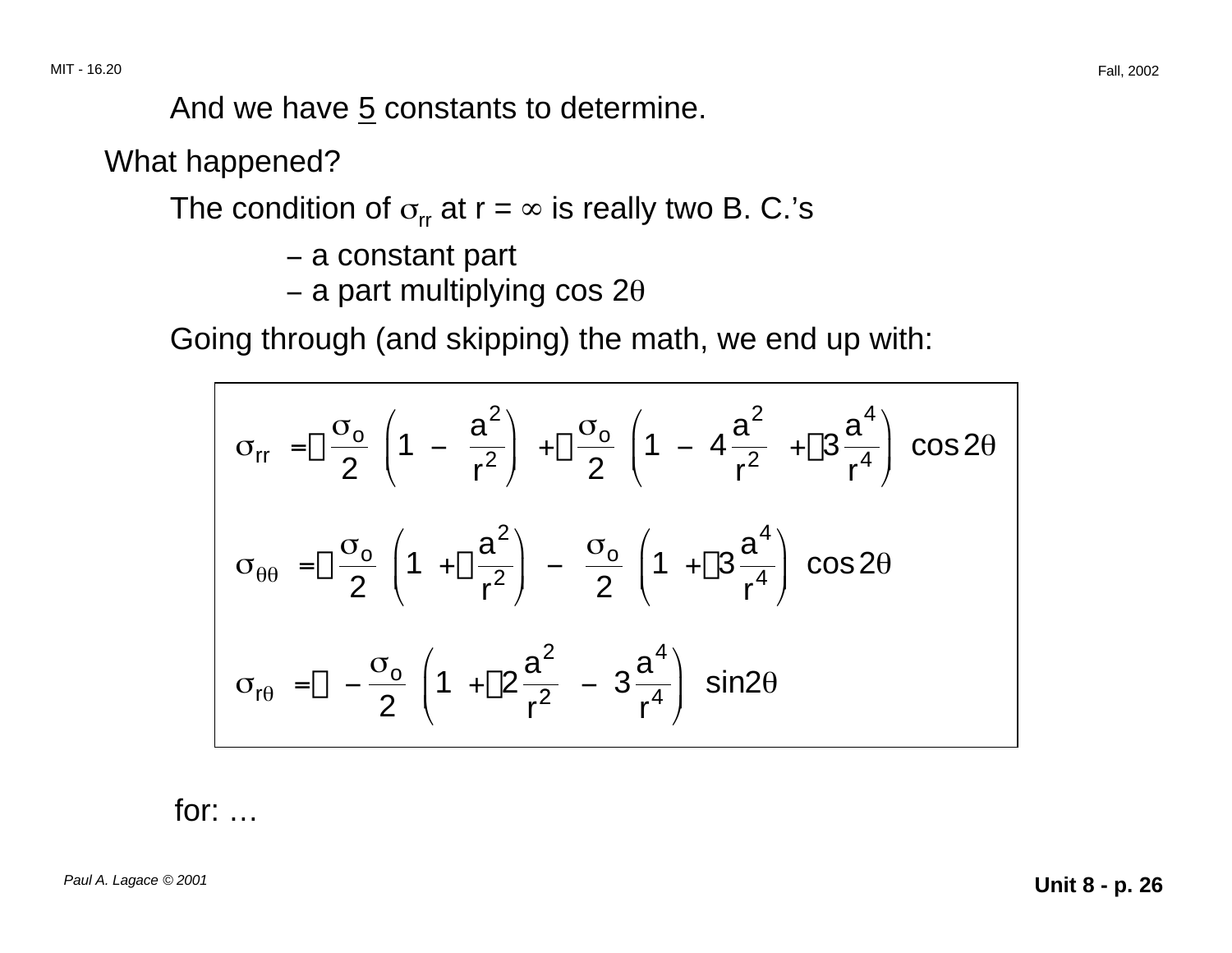**Figure 8.6 Polar coordinate configuration for uniaxially loaded plate with center hole** 



So we have the solution to find the stress field around a hole. Let's consider one important point. Where's the largest stress?

At the edge of the hole. Think of "flow" around the hole:

#### **Figure 8.7 Representation of stress "flow" around a hole**

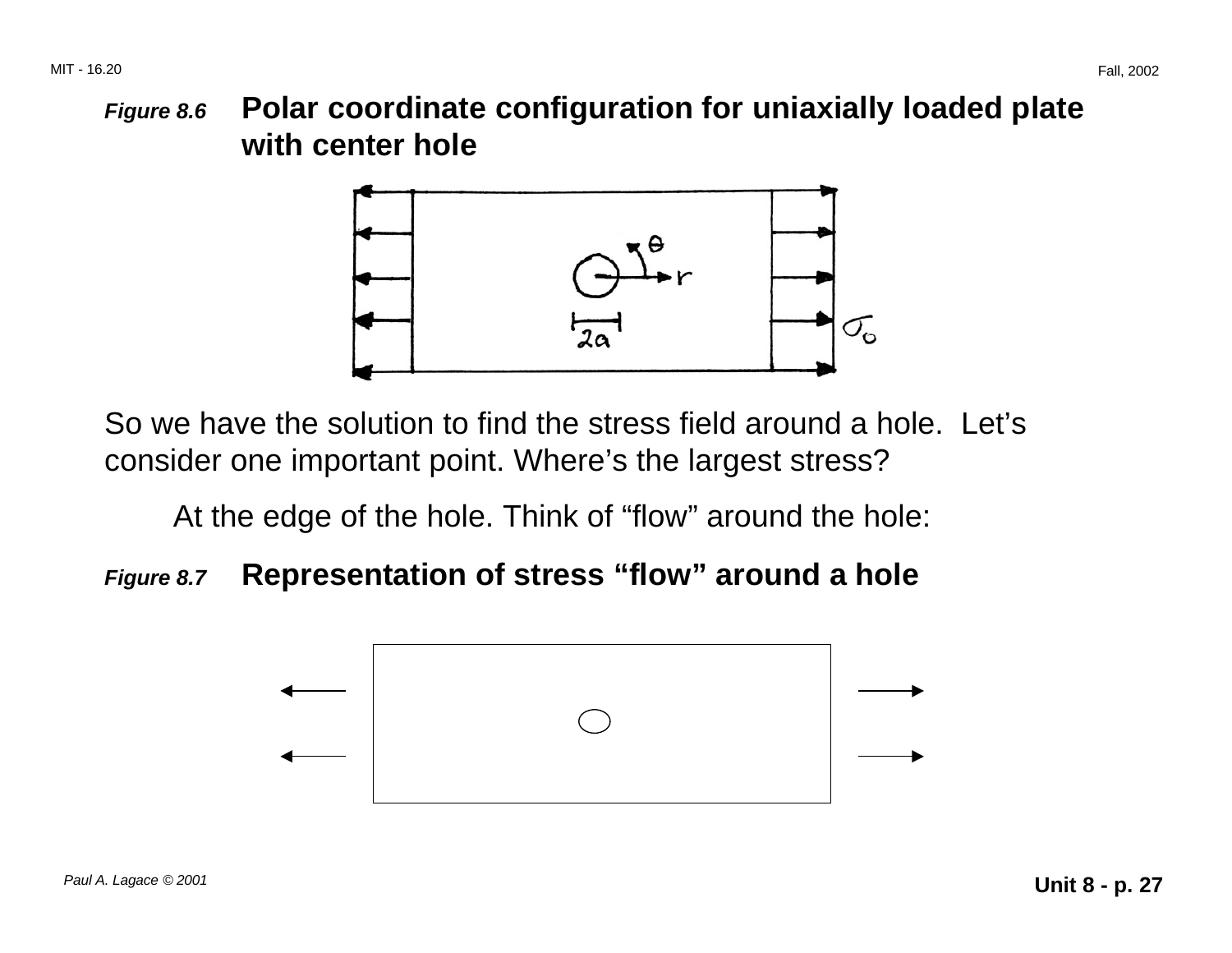$@ θ = 90°$ , r = a

$$
\sigma_{\theta\theta} = \sigma_{xx} = \frac{\sigma_o}{2} \left( 1 + \frac{a^2}{a^2} \right) - \frac{\sigma_o}{2} \left( 1 + 3\frac{a^4}{a^4} \right) (-1)
$$
  
= 3 \sigma\_o

Define the:

Stress Concentration Factor (SCF) = 
$$
\frac{\text{local stress}}{\text{far - field stress}}
$$

SCF = 3 at hole in isotropic plate

The SCF is a more general concept. Generally the "sharper" the discontinuity, the higher the SCF.

The SCF will also depend on the material. For orthotropic materials, it depends on  $E_x$  and  $E_y$  getting higher as  $E_x/E_y$  increases. In a uni-directional composite, can have  $SCF = 7$ .

Can do stress functions for orthotropic materials, but need to go to complex variable mapping

--> (See Lekhnitskii as noted earlier)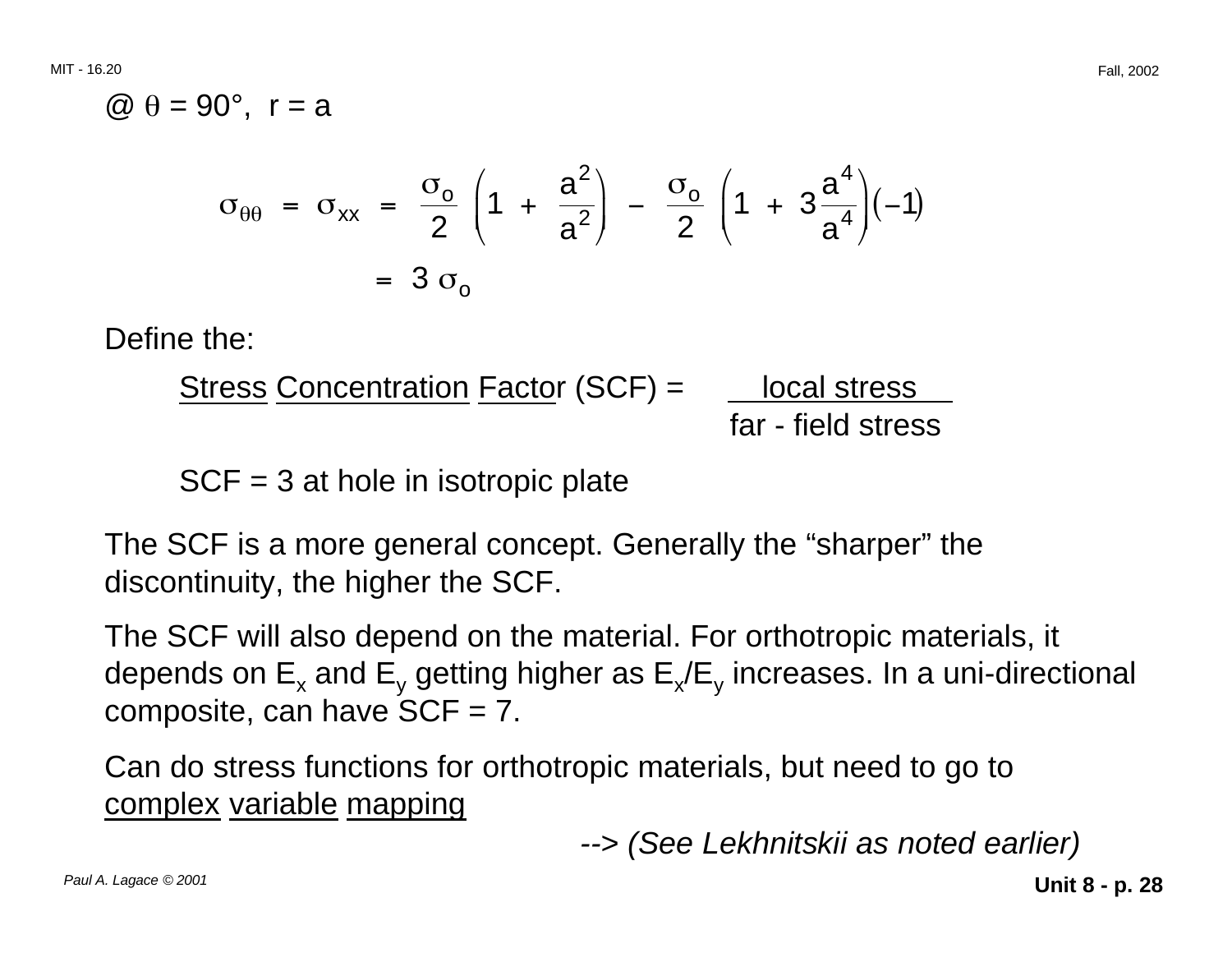MIT - 16.20 Fall, 2002

## Example 3 -- Beam in Bending

(we'll save for a problem set or a recitation)

There are many other cases (use earlier references)

− circular disks

.

.

<sup>−</sup> rotary disks

"classic" cases

But…what's really the point? Are these still used?

#### Yes!

This is a very powerful technique which is especially well-suited for preliminary design and exploratory development

- <sup>−</sup> parametric study
- know assumptions and resulting limitations and then interpret results accordingly
- <sup>−</sup> linear solutions --> can use **principle of superposition**
- can find many solutions in books